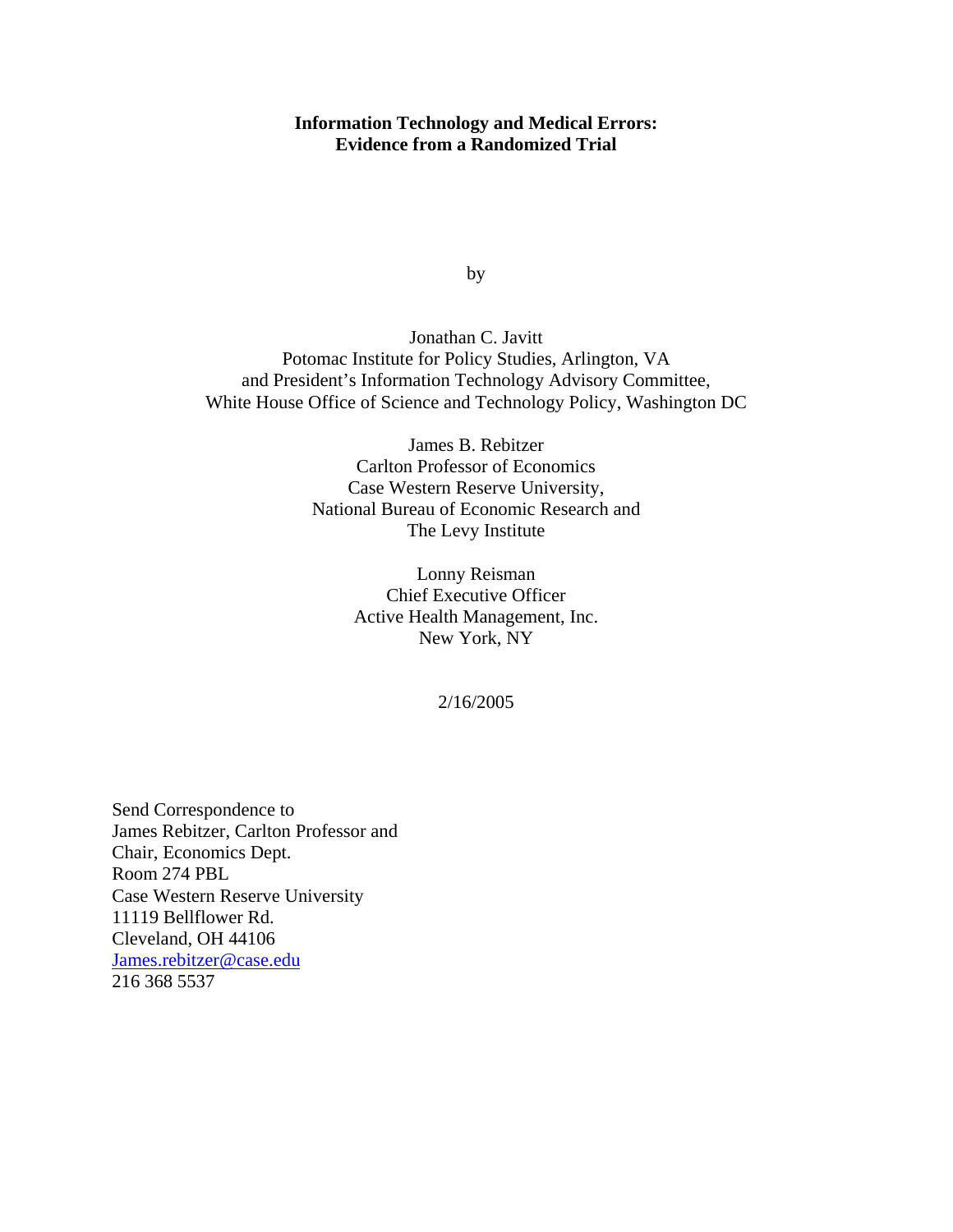## Abstract

This paper analyses the effect of a decision support tool designed to help physicians detect and correct medical "errors". The data comes from a randomized trial of the technology in a population of commercial HMO patients. The key findings of the study are easily summarized. The new information technology enhances the efficiency of medical services by reducing costs while also improving care quality. Average charges were 6% *lower* in the study group than in the control group. These savings were the result of reduced in-patient charges (and associated professional charges) for the most costly patients. The rate at which potential errors were resolved was generally higher in the study group than in the control group—suggesting an improvement in care quality.

Beyond medical costs and care quality, this study also adds to the growing body of research documenting the ways that information technology can improve the economic efficiency of decisions made by highly trained professionals operating in complex environments.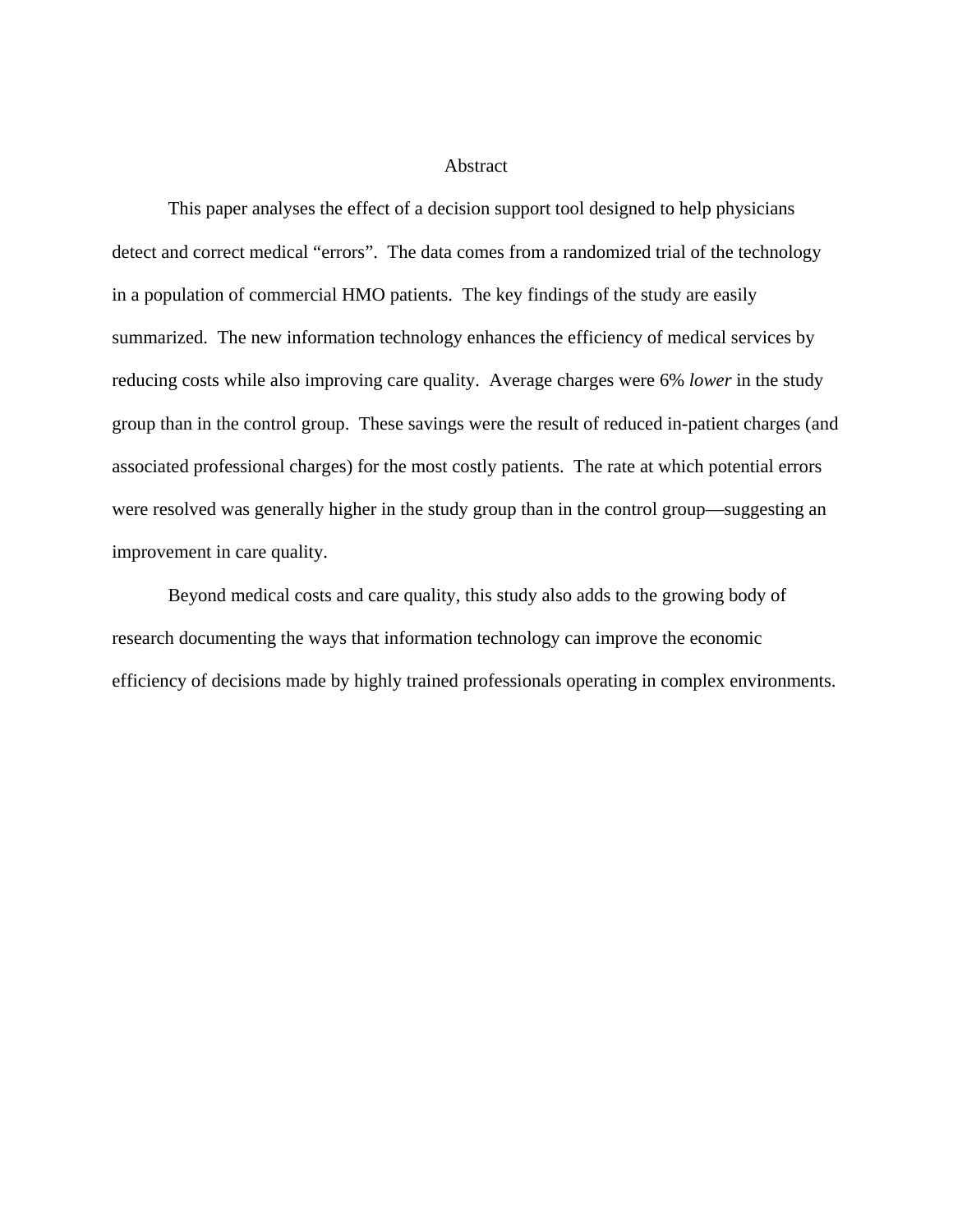## 1. Introduction

In 1987, Nobel Laureate Robert Solow famously remarked, "you can see the computer age everywhere but in the productivity statistics." ( (Solow, 1987), p. 36). Solow's aphorism neatly summarized the state of knowledge in the late 1980's and early 1990s. Since that time, however, economists have been able to identify measurable economic effects of the revolution in information technology (IT). The emerging consensus from this research is that the effect of IT varies depending on the design of organizations and the nature of production processes. IT *complements* the work of people engaged in non-routine problem solving and communication while it *substitutes* for lower-skill tasks involving the sorts of explicit rules that are relatively easy to program into computers.<sup>1</sup>

Studying the effect of IT on work processes involving non-routine problem solving and communication is hard -- in large part because the inherent complexity of these processes make it difficult to identify meaningful performance measures that are also directly related to specific IT innovations. The search for good performance indicators and cleanly demarcated innovations has moved economists away from the analysis of aggregate productivity and technology data towards more narrowly focused studies.  $2$  The added institutional knowledge made possible by the limited scope of these studies also helps analysts address the selection problems created by the non-random distribution of new innovations across organizations and work places.<sup>3</sup>

<sup>1</sup> For discussions of this perspective see (Autor et al., 2003); (Brynjolfsson and Hitt, 2000); and (Levy and Murnane, 2004).

<sup>2</sup> See for example (Athey and Stern, 2002) on IT and the delivery of emergency medical services; (Autor et al., 2002)on banking; (Bartel et al., 2004) on computer controlled machines in manufacturing and (Hubbard, 2003) on capacity utilization in the trucking industry.

<sup>3</sup> The econometric challenges involved in studying the effect of IT innovations closely parallel the issues involved in the study of innovations in human resource practices. For an illuminating discussion and review see (Ichniowski and Shaw, 2003) and for an application to the health care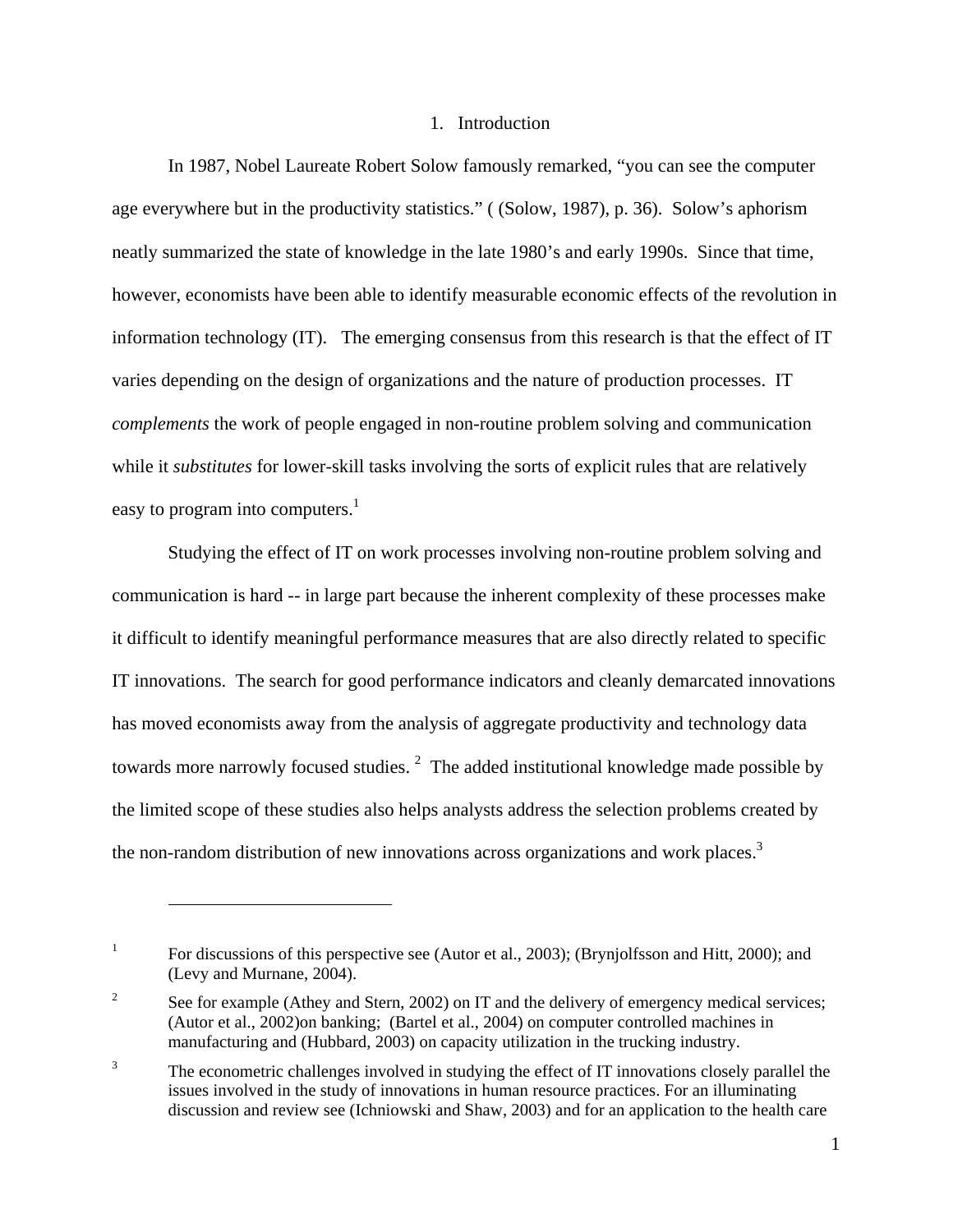In this paper, we also analyze the effects of an IT enabled innovation in a narrowly defined production process characterized by non-routine problem solving and communication. The information technology we study is a decision support tool designed to notify physicians about potential medical "errors" as well as deviations from evidence based clinical practice guidelines. Our approach is closest in spirit to (Athey and Stern, 2002)'s study of emergency medical services. Like Athey and Stern, we focus on the introduction of a discrete innovation that altered the handling of information in a health care setting and we assess the efficacy of the innovation by tracking health related outcomes. Our econometric approach, however, differs from theirs in that we use a randomized control trial to identify the effect of the new technology.4

Although we focus on specific production process, the results we report have implications for broad management and economic issues in health care. A large and influential body of research suggests that preventable medical errors have a substantial effect on the cost and quality of medical care.<sup>5</sup> In response to these findings, a number of high-profile public and

setting see (Gaynor et al., 2004).

<sup>4 (</sup>Athey and Stern, 2002) identify the effect of the technology in their study by comparing early and late adopters in a differences-in-differences framework. An obvious issue with this approach is that participants who choose to adopt early might be those for whom the benefits of the innovation are especially large. A randomized controlled trial eliminates this source of bias because the participants receiving the treatment are a random sample of the subject pool. Randomized trials have other limitations, however. The subject pools are often small and may not be representative of the underlying population. This can bias estimates of the effect of the intervention on a population. For a practical example of this sort of bias in a health care setting see Duggan (2003).

<sup>5</sup> Evidence on the incidence of medical errors was recently reviewed by the Institute of Medicine of the National Academy of Sciences ( (Institute of Medicine Committee on Quality of Health Care in America, 2000)). This report concluded that at least 44,000 Americans die each year as a result of medical error during hospitalization and some estimates suggest the number may be as high as 98,000. To date, very little is known about the incidence of errors in outpatient settings, but the incidence may be high ( (Lapetina and Armstrong, 2002)). A recent study of errors in intensive care units is (Landrigan et al., 2004). A discussion of the literature on the use of IT to reduce errors and increase compliance with evidence-based guidelines can be found in (Institute of Medicine Committee on Quality of Health Care in American, 2001).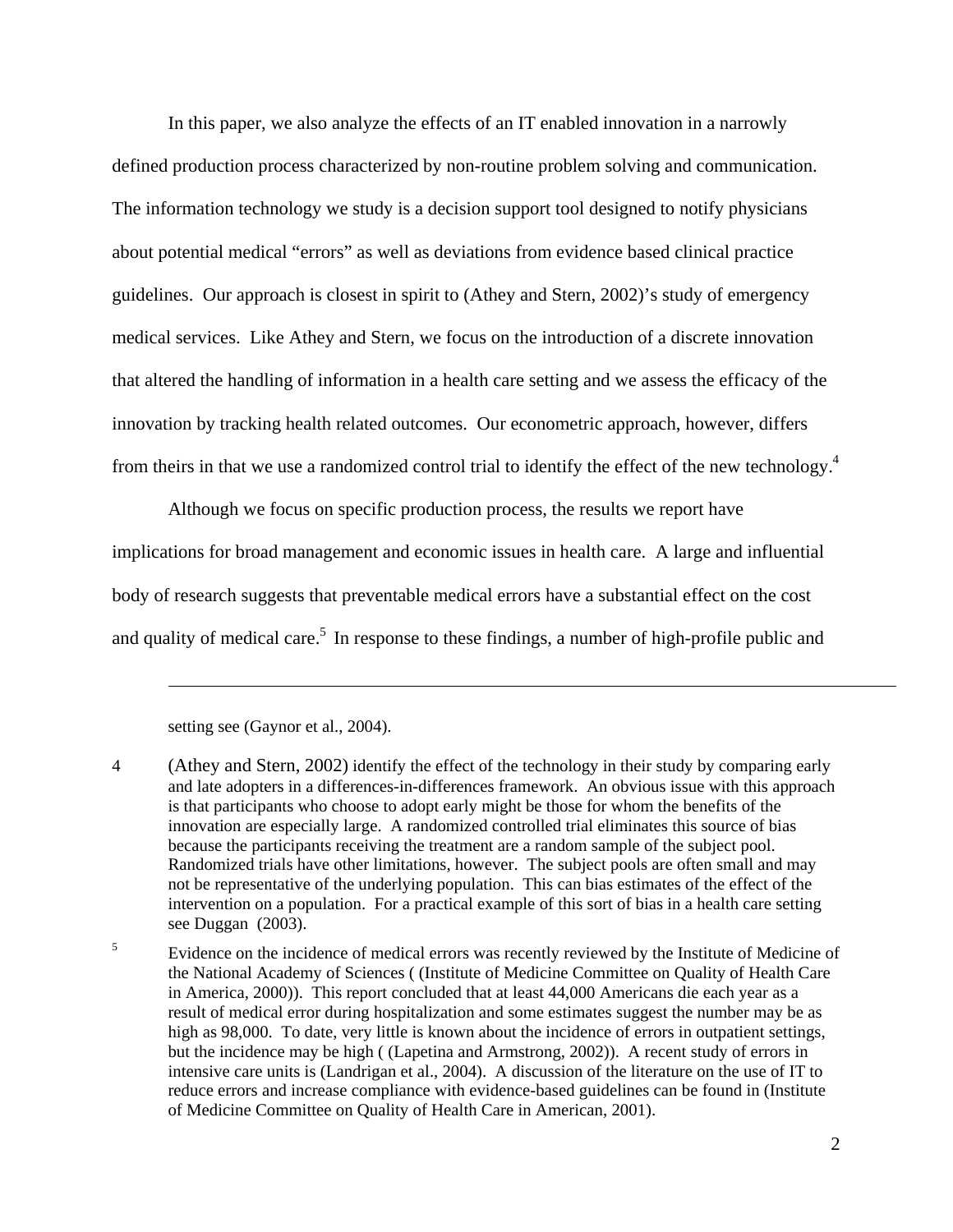private initiatives have called for major new investments in information technology and decision support tools to reduce the incidence of errors and increase compliance with evidence-based treatment guidelines ( (President's Information Technology Advisory Committee, 2004), and (Institute of Medicine Committee on Quality of Health Care in American, 2001)).<sup>6</sup> Economists who have examined these issues generally agree that new information technologies and decision support tools – perhaps combined with novel incentive arrangements -will likely have a substantial influence on both errors and efficiency in the delivery of health care, yet economic studies concerning the efficacy these interventions have been scarce ( (Newhouse, 2002); and ).<sup>7</sup>

 The data in this study comes from a randomized trial of a physician decision support technology introduced to a population of commercial HMO patients. As we discuss below, the design of the study allows for especially clean performance measures and strong causal inferences. The key findings are easily summarized. The new information technology enhances the economic efficiency of health care services by reducing costs while also improving care quality. Average charges were 6% *lower* in the study group than in the control group. These

<sup>6</sup> As an indicator of the high level of public policy interest in these issues it is worth noting that reference to the use of IT to reduce errors appeared in President Bush's *Economic Report of the President* in 2004 ( (The Council of Economic Advisors, 2004)) and in his State of the Union Address. "By computerizing health records, we can avoid dangerous medical mistakes, reduce costs, and improve care." (President's Information Technology Advisory Committee, 2004, 3). Private sector initiatives concerned with preventing medical errors have also been formed. The most prominent of these may be the Leapfrog Group, a coalition of more than 150 large public and private organizations that provide health care benefits. The purpose of this organization is to use employer purchasing power to speed the adoption of processes that improve patient safety ( (The Leap Frog Group for Patient Safety, 2004)).

<sup>7</sup> There is a growing literature on disease management programs that often rely on information technology similar to that which we evaluate in this study. Disease management programs typically analyze billing records and other clinical information to identify patients whose care deviates from accepted clinical practice guidelines. Although disease management programs have become a ubiquitous part of health care and there is some evidence that they can be effective in reducing costs and improving quality ( (Shojania and Grimshaw, 2005/1/1), (Gertler and Simcoe, 2004)), many of the studies are poorly designed and few of them use evidence from randomized controlled trials of interventions (Shojania and Grimshaw, 2005/1/1).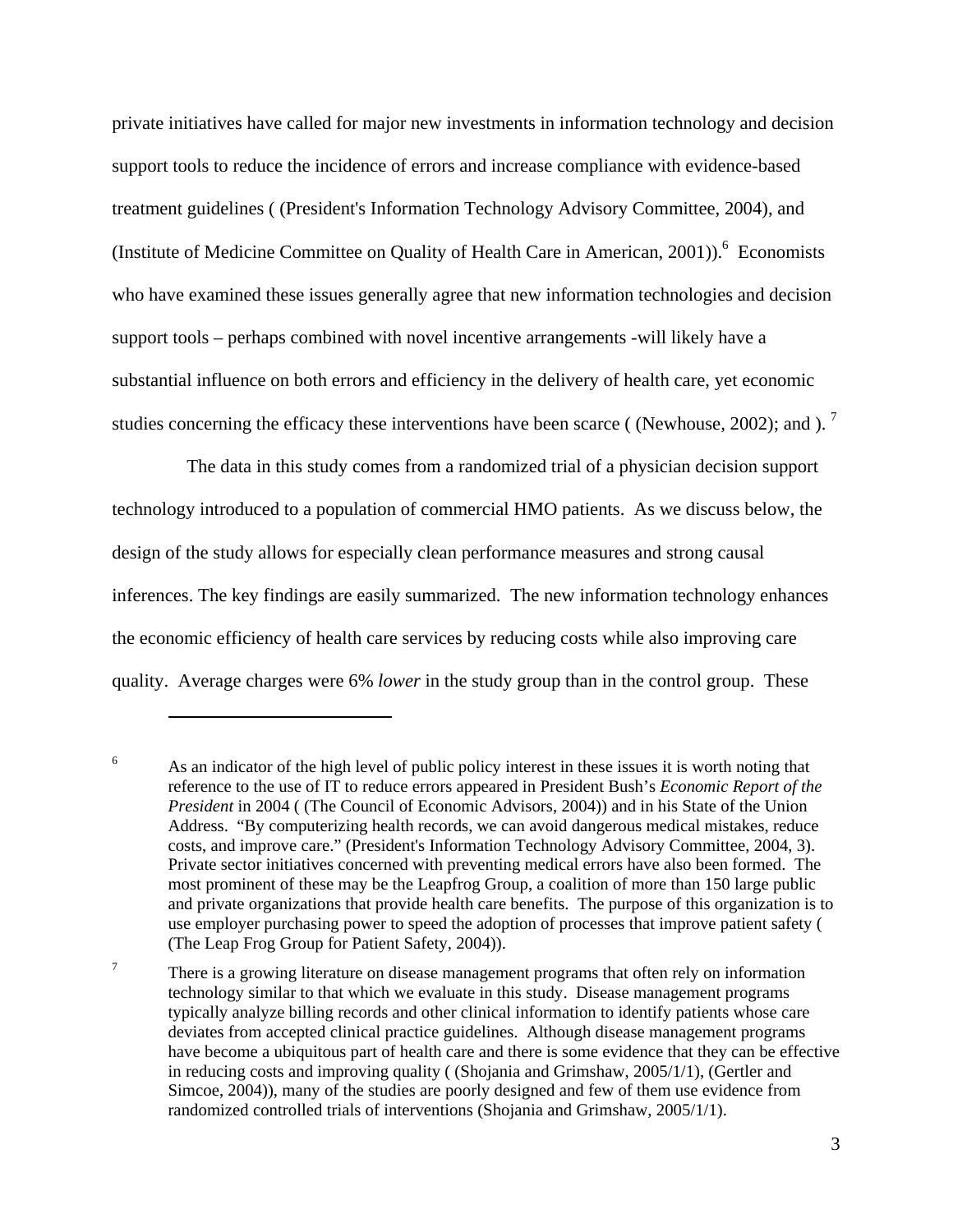savings were the result of reduced in-patient charges (and associated professional charges) for the most costly patients. The rate at which potential errors were resolved was generally higher in the study group than in the control group—suggesting an improvement in care quality. Beyond the specific implications for the delivery of medical care, this study documents how IT enabled decision support tools can improve the economic efficiency of decisions made by highly trained professionals solving non-routine problems in complex environments.

The plan of the paper is as follows. Section two describes the setting of the trial and the decision support technology. Section three presents the data analysis. Section four concludes and discusses new research questions raised by the study.

# **2. The Setting**

#### Physician Mistakes:

Physicians make mistakes – and these mistakes are increasingly believed to have a substantial effect on the cost and quality of medical care. The causes of errors are not entirely clear, but a leading suspect is the volume and complexity of the information that physicians must process about their patients' medical conditions and the rapidly changing state of medical knowledge  $( ; ; ; ).$ 

 If errors come from keeping abreast of "too much information", then it makes sense to look to information technology to help manage this burden. Ideally one would like to use IT to collect and analyze patient information and to communicate likely missteps to physicians. In order for these messages to be influential it is important that they be delivered in a timely fashion, be targeted to specific patients, and that they reliably inform physicians of overlooked issues or issues about which he or she lacked adequate knowledge. Generating these timely, targeted and informative messages is hard -- especially because most physician practices are not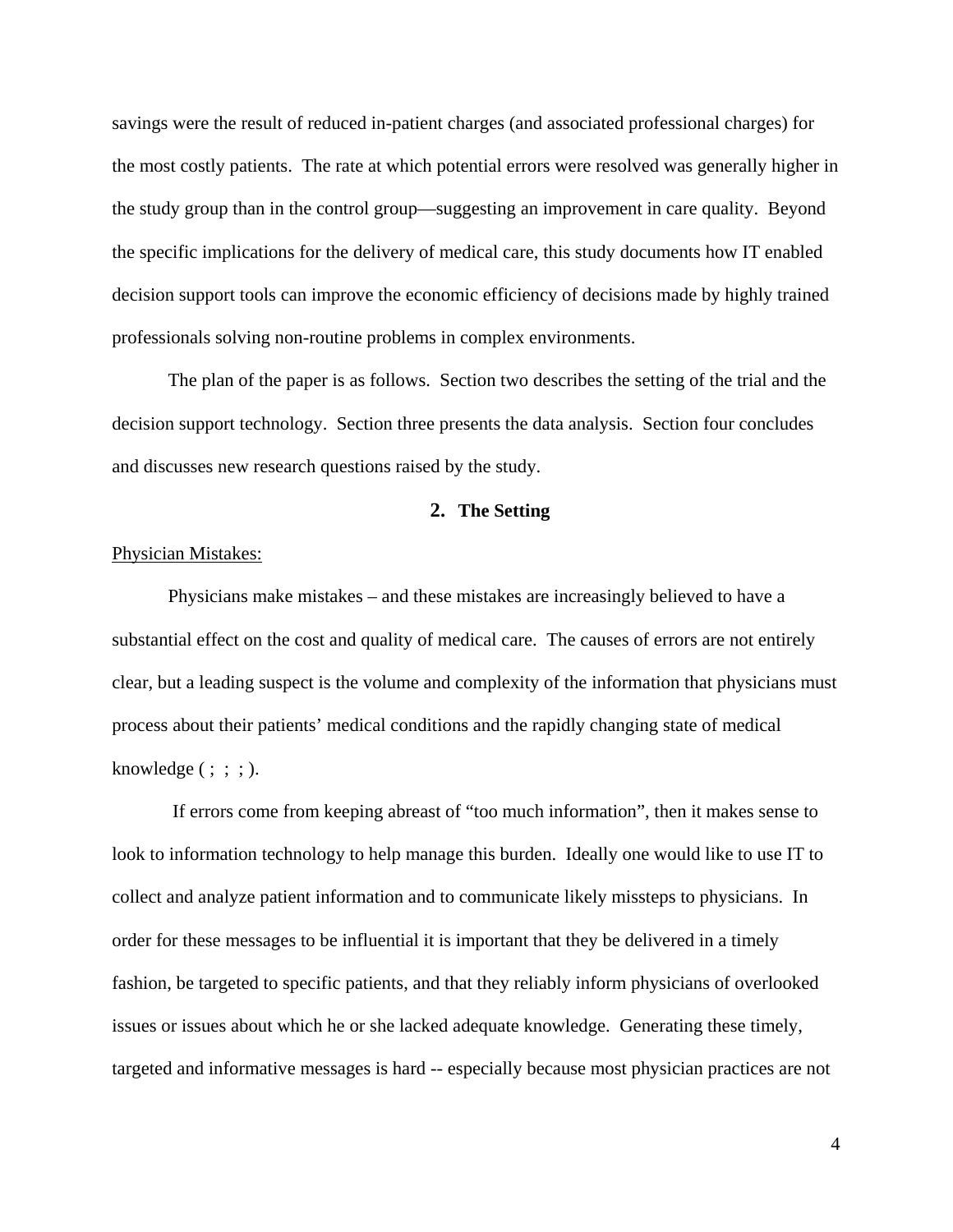linked by a common IT system. In the absence of such linkages, it is difficult for most HMOs and managed care organizations to construct usable electronic medical records for patients treated within their physician networks.  $^8$  Since HMOs and managed care organizations are the predominant form of private sector health insurance, the problems posed by balkanized IT systems can be a significant barrier to bringing computer assisted decision making to medical care.

The decision support software evaluated in this trial was designed to overcome the problems posed by fragmented IT systems. $9\,$  It collects information about patients from billing records, lab feeds and pharmacies to assemble a virtual electronic medical record. It then passes this information through a set of decision rules culled from the medical literature. When the software uncovers an issue it produces a message, called a care consideration, that includes the patient's name, the issue discovered, a suggested course of corrective action and a cite to the relevant medical literature. The care considerations (CCs) fall into three distinct, but not entirely mutually exclusive, categories: stop a drug; do a test; and add a drug. The CCs are also coded into three severity levels. Level one messages (the most severe) include potentially lifethreatening situations: for example that a patient's blood potassium levels are dangerously off.

<sup>&</sup>lt;sup>8</sup> ...to be effective, CDSS [clinical decision support systems] diagnostic systems require detailed, patient-specific clinical information (history, physical results, medications, laboratory test results), which in most health care settings resides in a variety of paper and automated datasets that cannot easily be integrated. Past efforts to develop automated medical record systems have not been very successful because of the lack of common standards for coding data, the absence of a data network connecting the many health care organizations and clinicians involved in patient care, and a number of other factors." (Institute of Medicine Committee on Quality of Health Care in American, 2001, 154)

<sup>9</sup> The technology we analyze is the property of Active Health Management, Inc. It is important to note that two of the authors have a proprietary interest in the company. Dr. Reisman is the CEO of Active Health and is also a shareholder in the company. Dr. Javitt is a shareholder and has a consulting relationship with the company. Rebitzer has no proprietary interest in Active Health and no other financial relationship with it.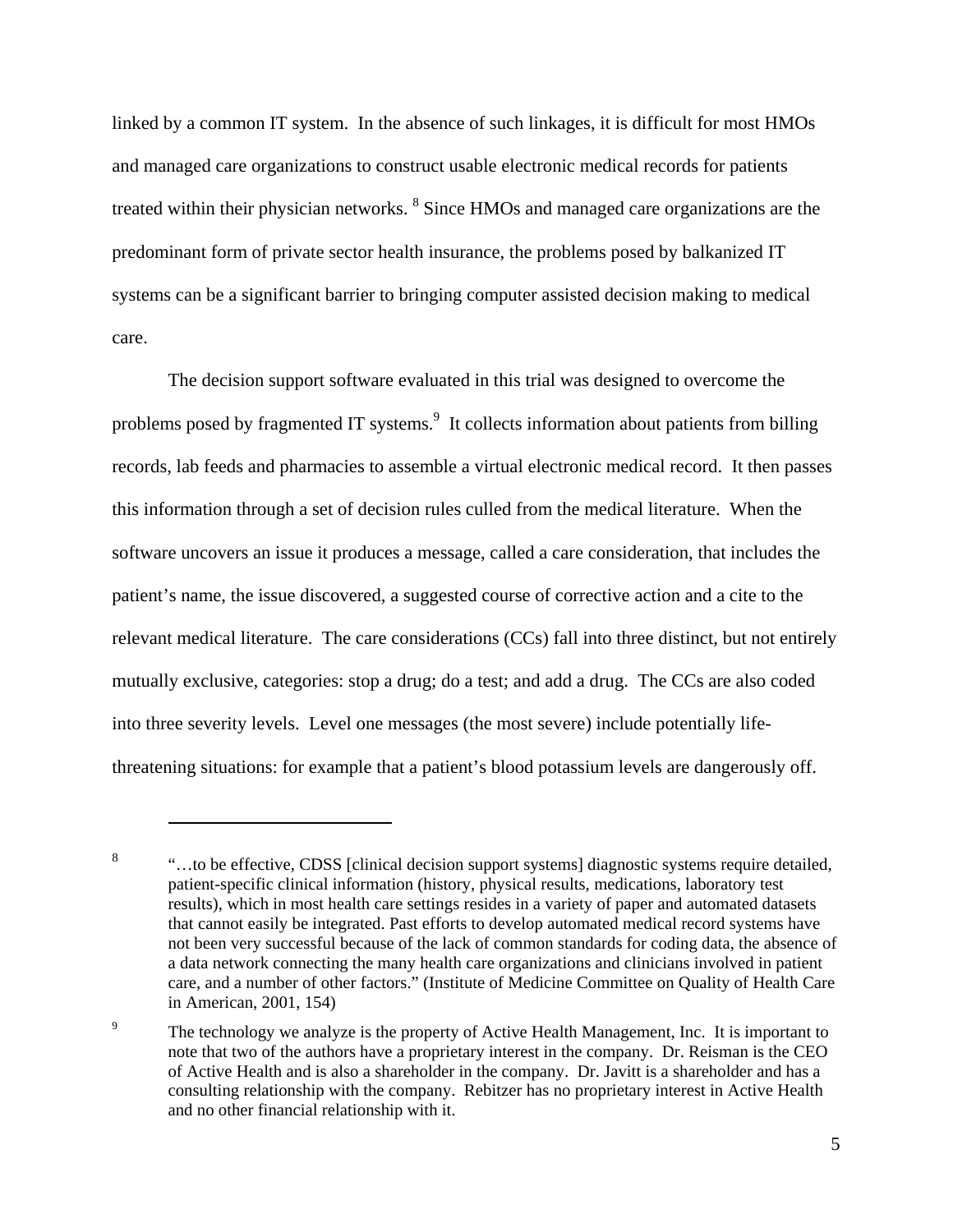Level two (moderate) CCs refer to issues that might have an important effect on clinical outcomes. An example might be that the patient is a good candidate for an ACE inhibitor, a drug that is useful in treating many cardiovascular conditions. Level three (least severe) CCs refer to preventative care issues such as being sure that diabetics have regular eye exams.

Contrary to most other studies of medical errors, the potential errors detected by the software are not limited to events occurring during hospitalizations. This is important because, most of the evidence regarding medical errors comes from studying the treatment of hospitalized patients, but in-patient treatments are a declining share of medical treatment.

## Study Design $10$

 $\overline{a}$ 

The participants selected for the study came from an HMO located in a midwestern city. All were all under age 65 and had had some medical charges in the year prior to the experiment. Once selected, the participants were randomly allocated into study and control groups. The software was turned on for patients in the study group. This means that their physicians received CC's during the yearlong course of the experiment. The software was *not* turned on for patients in the control group until the experiment was over, but the billing, pharmacy and lab data of these patients was collected and saved. At the end of the year, the control group's medical data was analyzed to find CC's that *would* have appeared if the software had been running. An important feature of the study design was that randomization occurred at the level of the patient. This means that some physicians had patients in both the study and the control group. Thus lessons that physicians learned from receiving a CC for a study group patient might spillover to

<sup>&</sup>lt;sup>10</sup> More information about the design as well as a preliminary analysis of results can be found in (Javitt et al., 2005).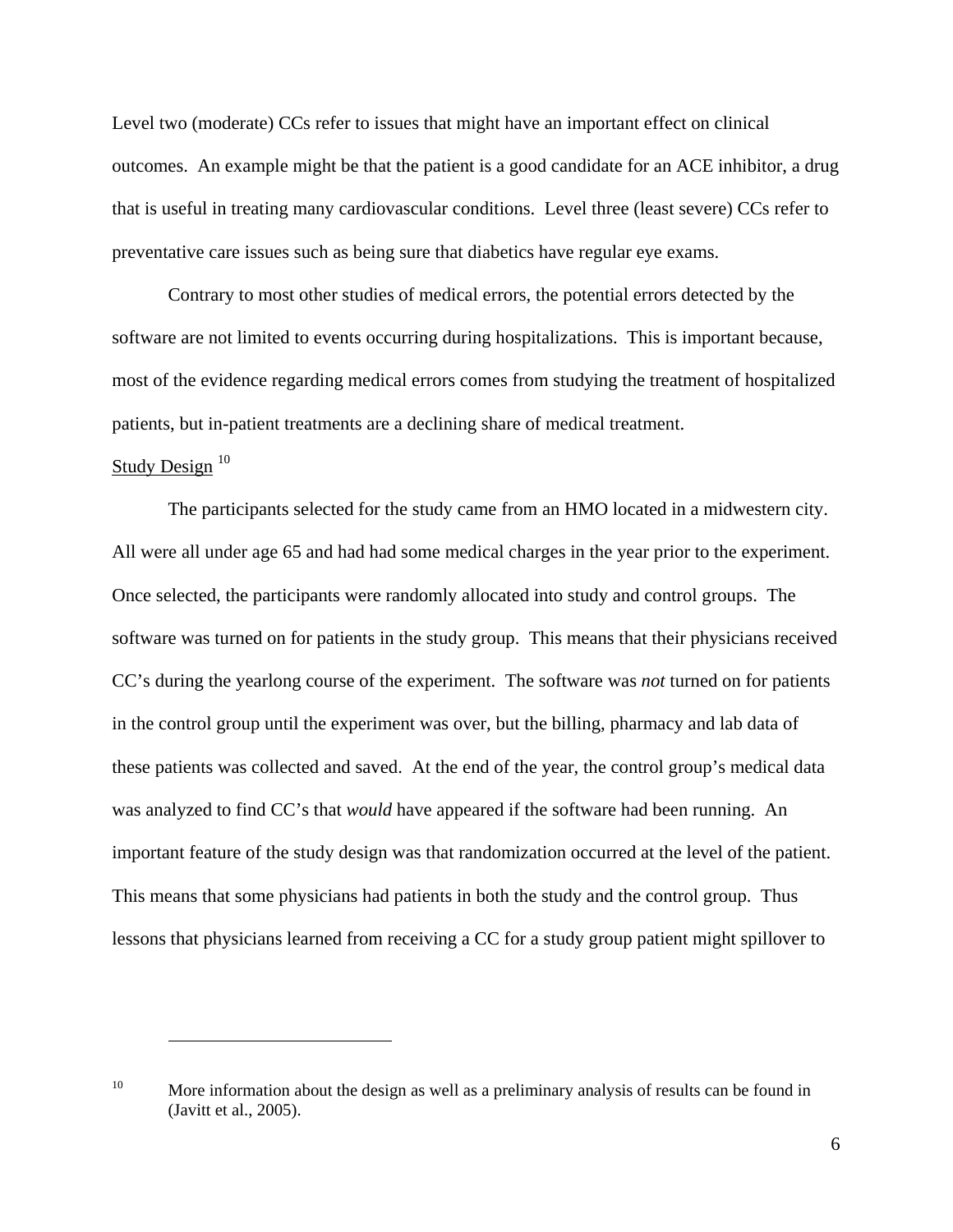their control group patients. These spillovers could therefore have the effect of biasing the estimated impact of the decision support software downwards.

#### Error Messages:

When the software generated a CC, doctors employed by the software company manually checked it. If the CC passed this scrutiny and was coded a level one (most severe) the HMO's medical director was called and he, in turn, called the appropriate physician. If the CC was at level two (moderate) or level three (least severe), a nurse employed by the HMO received the error message and decided whether to fax the CC on to the enrollee's physician. The HMO's nurse passed on most (but not all) level two CC's and some of the level three CC's. Unfortunately there are no records documenting the nurse's decisions concerning which messages to pass on. From informal discussions, however, it appears that some types of CCs were not sent because they duplicated advice in disease management programs already in place at the HMO. These were mostly level three CC's focused on preventative care. In addition, the nurse decided that some other CCs didn't make clinical sense.

#### Outcomes:

By comparing the study and the control groups, we can identify the effect of the error detecting software on "remediable" medical errors. Remediable errors occur when physicians are not fully aware of all the available information concerning their patients and /or the state of relevant medical knowledge. These errors are important because they might not have occurred if the physician had had timely access to the appropriate information.

The data collected in this study yields two natural performance measures: the rate at which problems identified by CC's are resolved; and the average costs of medical care. We discuss each of these in turn.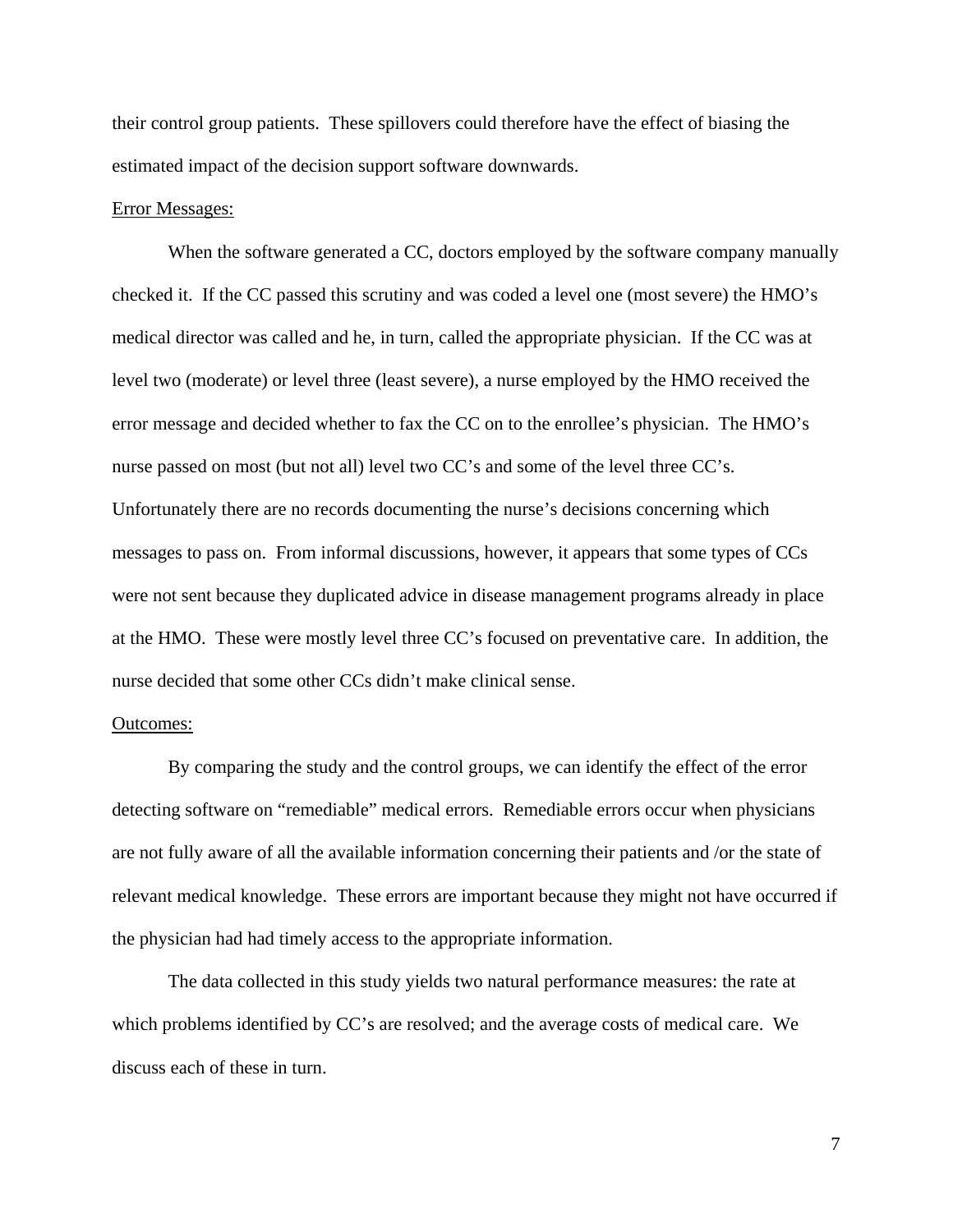*Resolution Rates:* Physicians often have better information about their patients than does the error detecting software. Actions that look like a misstep to the computer may in fact be the result of informed physician choice and/or patient non-compliance. For this reason, the HMO and the software company viewed CCs as recommendations that physicians were free to ignore if they disagreed.<sup>11</sup> It is thus reasonable to assume that when physicians took steps to resolve the issues identified in a CC, they were doing so in the belief that these actions will be beneficial (or at least not detrimental) for the patient. Rates of resolution of CCs are thus a reasonable indicator of whether the decision support software is improving care quality. Of course, some issues identified by the software would have been resolved even if no messages had been sent to physicians. If we observe higher rates of resolution in the study group than the control group, however, it is reasonable to infer that at least some of the recommendations issued had a positive effect on care quality. Differences in resolution rates between study and control groups can thus be interpreted as an ordinal measure of care quality. A positive differential tells us that quality has improved in the study group, but does not tell us by how much quality has increased.

*Average Costs:* The CC's issued by the system recommended roughly three types of actions: "add a drug", "stop a drug" and "do a test". The first and the third of these entail a direct increase in the utilization of medical resources. If, however, these actions prevent subsequent costly complications, the net effect might be to reduce charges relative to the control group.

 $11$  Informal conversations with physicians who attended a discussion group about the software indicated that they also viewed the care considerations as suggestions that they could disregard.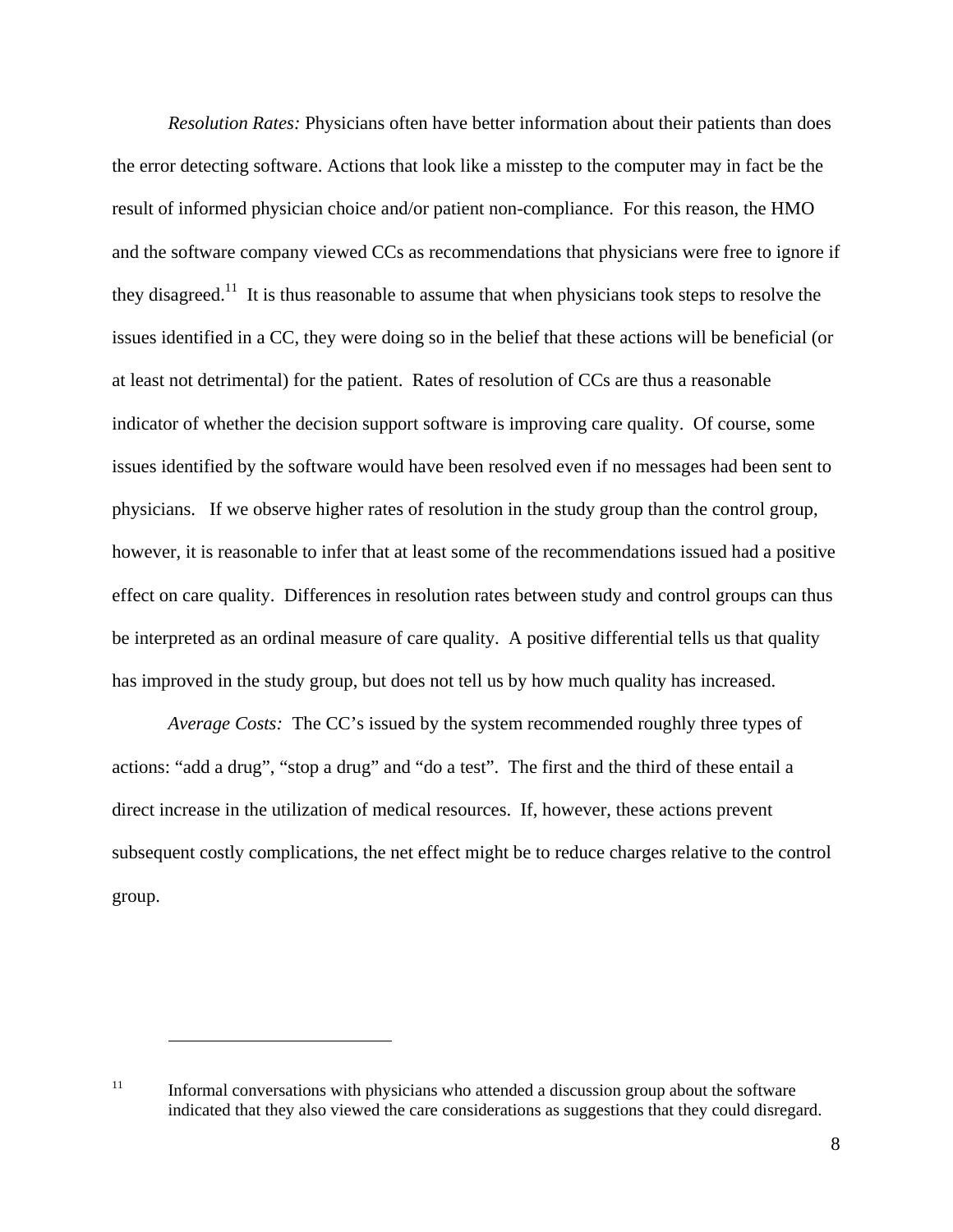Administrative data from the HMO was collected on average charges per member per month in the year prior to the study and also during the year of the study.<sup>12</sup> By comparing average costs in the study and control groups over the year, we can estimate the costs of "remediable" medical errors. These cost estimates cover only a fraction of the total costs of errors. They do not include: the costs of lost work time and productivity; disability costs or the costs of personal care not paid for by insurers; or the costs of litigation resulting from errors. Clearly the charges tracked in this study understate the full social cost of medical mistakes.

It is also worth noting that the study is designed to assess only the short-run cost effects of the intervention. Many of the benefits of avoiding missteps likely appear years after the error occurred. Given the reportedly high rate of turnover among HMO patients, however, much of the financial incentive to act to prevent mistakes may be captured by the short-run savings identified in this study.

# **3. Data and Results**

#### Descriptive Statistics

1

Table 1 presents descriptive statistics. The analysis does not include enrollees younger than age 11 because the decision support software had very few pediatric treatment guidelines in place at the time of the study. In Panel A, there were 19693 individuals in the study group and 19775 in the control group older than age 12 in the year 2000. The numbers in the study and control groups older than age 12 in the year 2001 were 19716 and 19792 respectively. There is some attrition from the study in the year 2001, mostly because of the change of insurers that

<sup>12</sup> Charges are best understood as the "retail" price of health care….a price that no one actually pays. Charges are the standard measure of cost used in health care studies, but their relationship to economic costs is never very clear. In our setting, we will be looking at the *difference* in charges between study and control group members, and this may reduce some of the noise introduced by these very imperfect cost measures.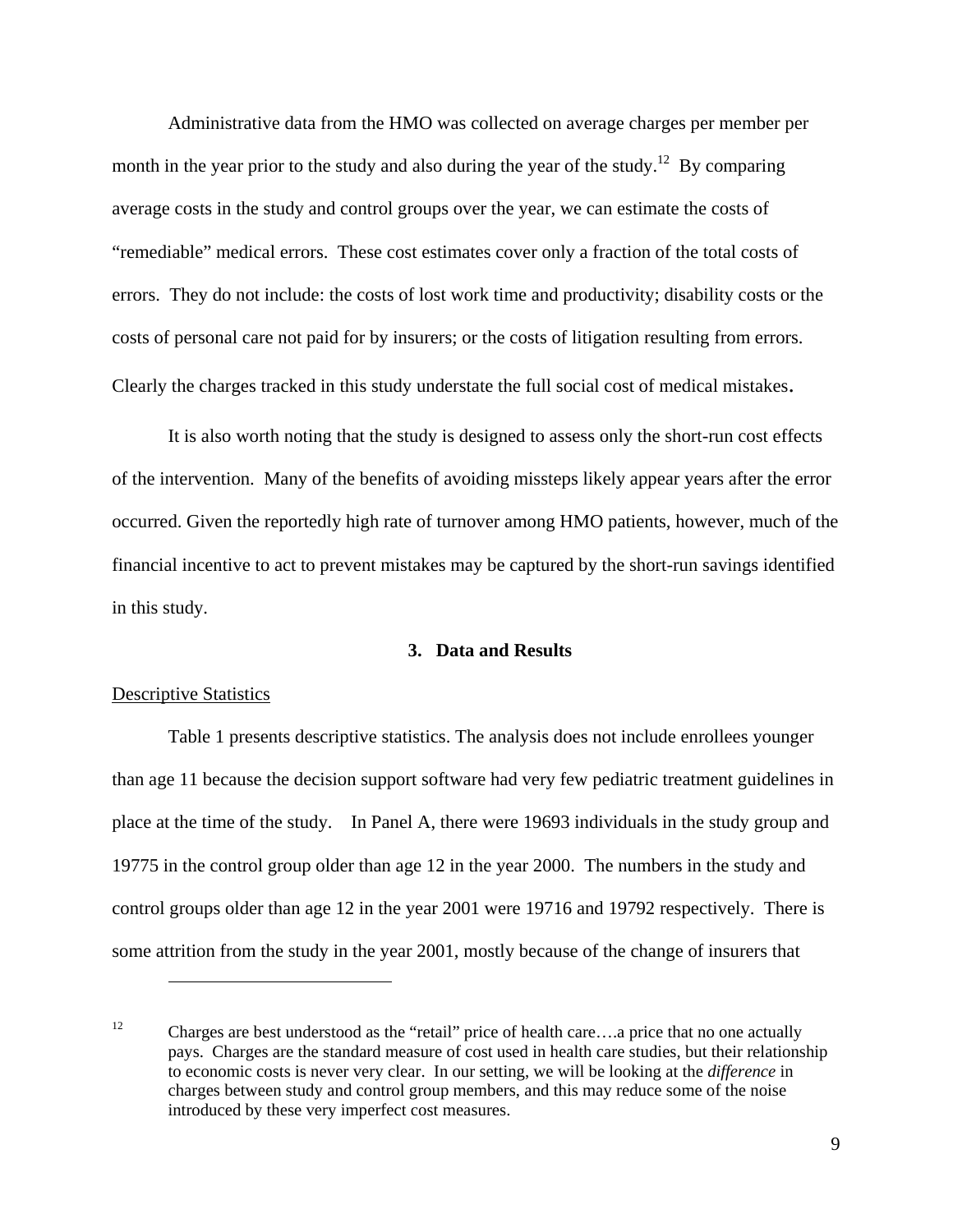takes place at the beginning of each calendar/contract year. In both the study and control groups, roughly 72% of respondents stayed in the sample for all 12 months.

Panel B of Table 1 focuses on care considerations issued for the study group and detected, ex-post, in the control group. In the study group 1299 CCs were issued compared to 1519 in the control group. Five percent of study group members received CCs compared to 6% in the control group, and some of these participants received multiple CCs. The mean number of CCs received by members who received any CCs was 1.3 in the study group and 1.25 in the control group. In contrast the median for both the study and control groups was one. Most of the CCs produced were of moderate severity, i.e. level two. The most serious CCs were fortunately quite rare – only 0.1% of study group and 0.2% of control group patients received level-one CCs.

Panel C of Table 1 presents average costs in the study and the control group in the year prior to the experiment, i.e. the year 2000, and the experiment year, 2001. These charges are discussed in more detail below, but it is worth noting that patients who received CCs accounted for a disproportionate share of medical expenditures. In the study group, only 5% of patients received CCs, but these patients accounted for 17% of the costs. Similarly in the control group we observe that the 6 percent of patients with CCs accounted for 21% of the total costs.

## Who Gets CCs?

Table 2 examines who gets CCs, how many they get, and of what severity. Column (1) is a probit with a dependent variable equal to one if the member received any CC's at all. It is estimated for members of the study and control group because CC's were generated for both groups. The first set of right hand side variables code for age. The omitted group consists of those between age 12 and 20 and the coefficients are expressed as derivatives. Thus a participant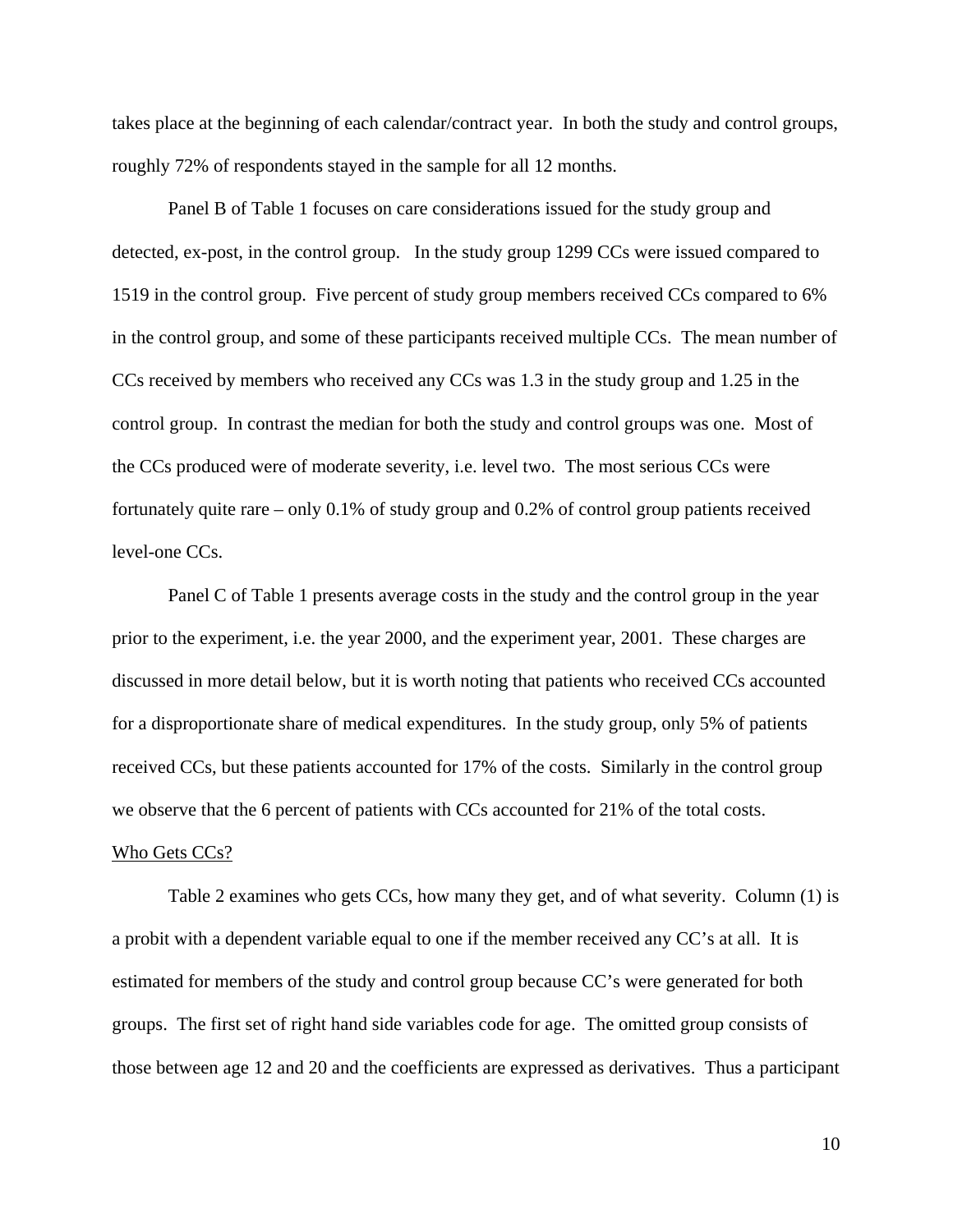aged 20 to 30 is 3.4 percentage points more likely to receive a CC than a participant in the omitted group. The likelihood of generating a CC increases with each subsequent decade and peaks for the oldest group. HMO members aged 60-65 are 35 percentage points more likely to generate a CC than those in the omitted group. Women are 0.5 percentage points less likely to generate a CC than are men, a change of roughly 10% of the mean. This gender differential probably is due to two factors: first, the software program did not have codes for many obstetric and gynecological issues and secondly, cardiac and other issues that were well represented in the software often manifest themselves a decade later in life for woman than for men. Since this study focused on a commercial insurance population less than 65 years old, this decade delay in onset would reduce the number of CCs generated for women. Finally, observe that participants with higher levels of charges in the year 2000 are more likely to generate CCs in the year 2001. The effect, while statistically significant, is also small. Moving from 0 charges in 2000 to the mean level of \$280 increases the odds of generating a CC by 0.0028, an increase of 5.6% above the mean.

Taken together, the results in column (1) of Table 2 indicate that older, male patients with high medical charges in the previous year are more likely to have errors. The findings are consistent with the notion that care complexity is an important determinant of physician missteps. As bodies age, more things are likely to go wrong -- leading to more treatment and also more opportunities for lapses. Similarly, the more charges a patient generates, the greater the medical activity undertaken on their behalf. Managing these activities creates additional opportunities for errors.

The models estimated in columns (2) and (3) of Table 2 redo the analysis focusing respectively on the number of CCs received (a negative binomial model) and the severity of the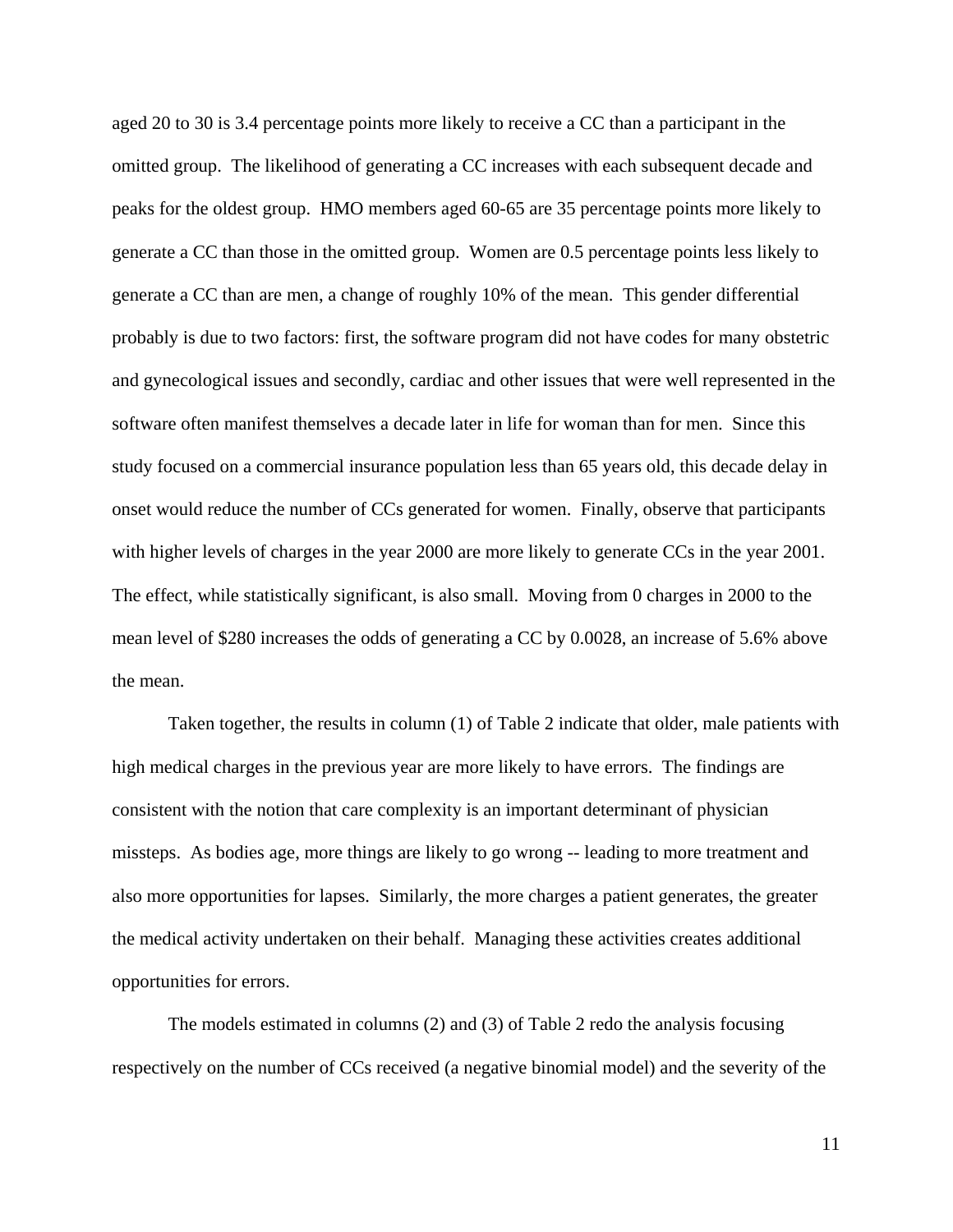most severe CC received (an ordered probit model). In both cases we find that older patients, male patients and patients with more charges prior to the experiment are likely to generate more, and more severe, CCs. These results are both statistically and large in magnitude. They underscore the likely role that complexity of care plays in generating errors.

#### Cost Differentials

 $\overline{a}$ 

Table 3 analyzes the effect of the intervention on average charges per member per month. We adopt an "intention to treat" approach and compare the average charges in the study group and the treatment group. There are many possible treatment mechanisms in this study and it is hard to appropriately identify them all. As discussed above, we observe CCs generated by the software and approved by MD's working for the software company, but the HMOs nurse passed only a subset of these along to the treating physician. Similarly it is hard to know if the effect of the intervention was due to the information content of the particular CC or simply the fact that a physician received a CC at all. The "intention to treat" approach allows us to be agnostic about the mechanisms of action. $13$ 

Column (1) in Table 3 analyzes the average differences in total charges (pmpm) between the study group and the control group. The variable *Study* is a dummy variable equal to one if the participant is in the study group. The coefficient of  $-2.944$  ( $t = 0.35$ ) means that the average costs in the study group were \$2.94 lower in the study group. This difference is both small and statistically insignificant. The variable *Year = 2001* is an indicator variable that is equal to one in 2001 and 0 in the year 2000. The coefficient 68.92 means that average costs rose from the pre-study year to the study year by \$68.92 pmpm. The key variable that identifies the average

<sup>&</sup>lt;sup>13</sup> An alternative measurement approach would be to compare the average costs of members in the study group who received CCs with members of the control group who *would* have received CCs. This approach is discussed in more detail later in the paper.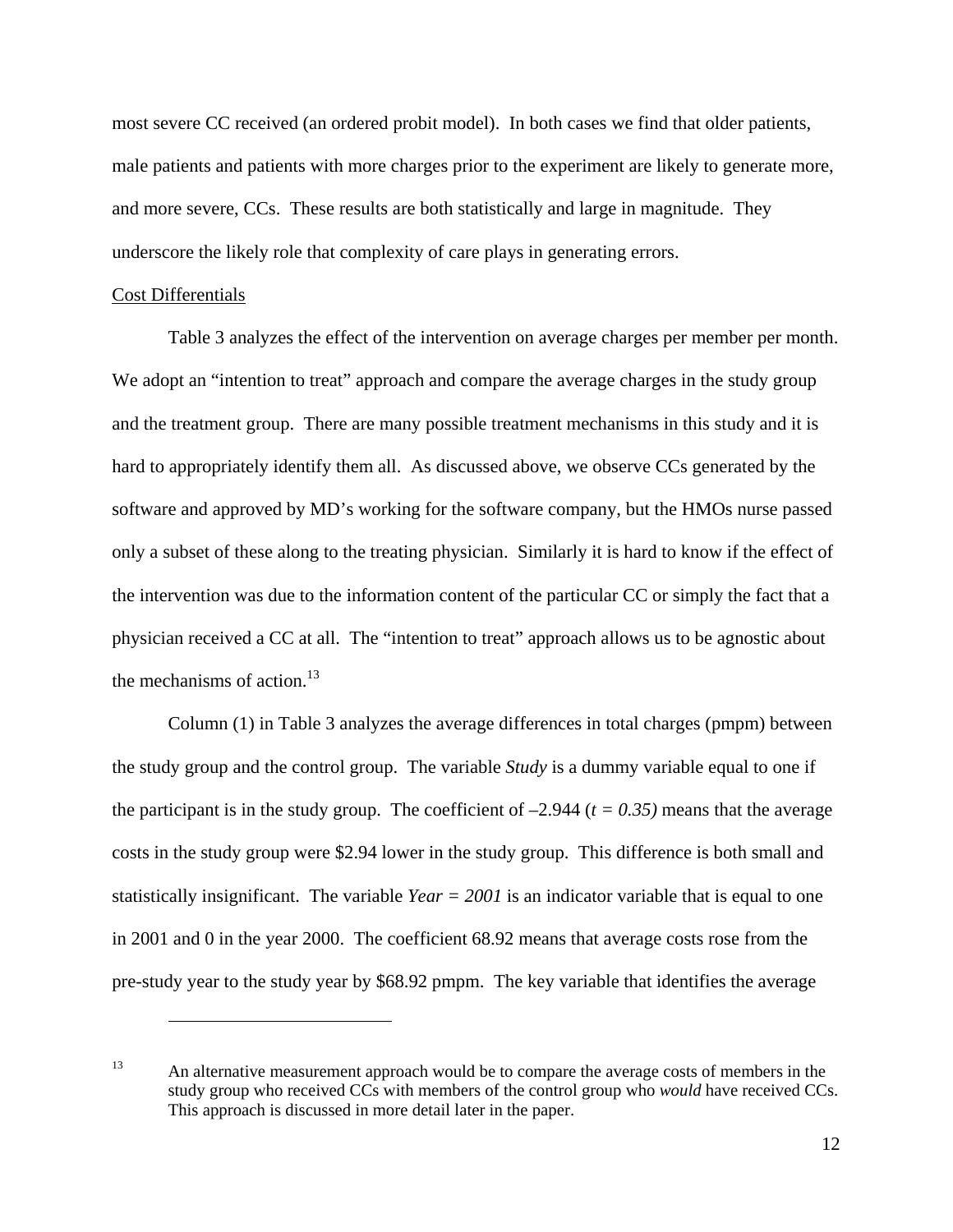treatment effect is *Study\*Year = 2001*. The coefficient reported implies that the increase in average costs from the pre-study year to the study year was \$21.83 less in the study group than in the control group. Thus the intervention reduced the average of total charges in the study group by 6.1% of the average \$352 pmpm control group charges. This difference is both economically significant and statistically significant at the 5% level.<sup>14</sup>

Columns (2)-(5) of Table 3 present estimates of the average treatment effect for the components of total charges. These are in-patient charges (charges incurred during hospitalization); out-patient charges, prescription (or Rx ) charges, and professional charges (charges resulting from professional services such as radiology). Focusing attention on the key variable, *Study\*Year* = 2001, in-patient charges are reduced by \$12.70 ( $t = 1.78$ ) in the study group relative to the control. This accounts for 58% of the total cost differential. In contrast, outpatient and Rx cost differentials are quite small and statistically insignificant, -\$1.84 (*t =* 0.60) and \$0.70 (*t=*0.90) respectively. Professional charges, however, are \$7.98 (*t=* 2.21) smaller in the study group.<sup>15</sup> The final column of Table  $(3)$  estimates a linear probability model of the determinants of hospitalization. The dependent variable is equal to one if the participant had ever been hospitalized and is 0 otherwise. The coefficient on *Study\*Year = 2001* is very small and statistically insignificant, -0003 (*t*=0.09). This suggests that the reduction in in-patient costs observed in column (2) is likely due to reduced resource use when hospitalized or due to a

<sup>&</sup>lt;sup>14</sup> (Gertler and Simcoe, 2004) report that a disease management program for diabetes reduced costs by about 8 percent in the first twelve months and larger cost savings were realized in subsequent quarters.

<sup>&</sup>lt;sup>15</sup> As a check that the randomization "worked", we also re-estimated equations (1)-(5) using individual fixed effects. While the individual fixed effects had a statistically significant effect on costs, including them in the Table 3 estimates had virtually no effect on the estimates of the average treatment effect.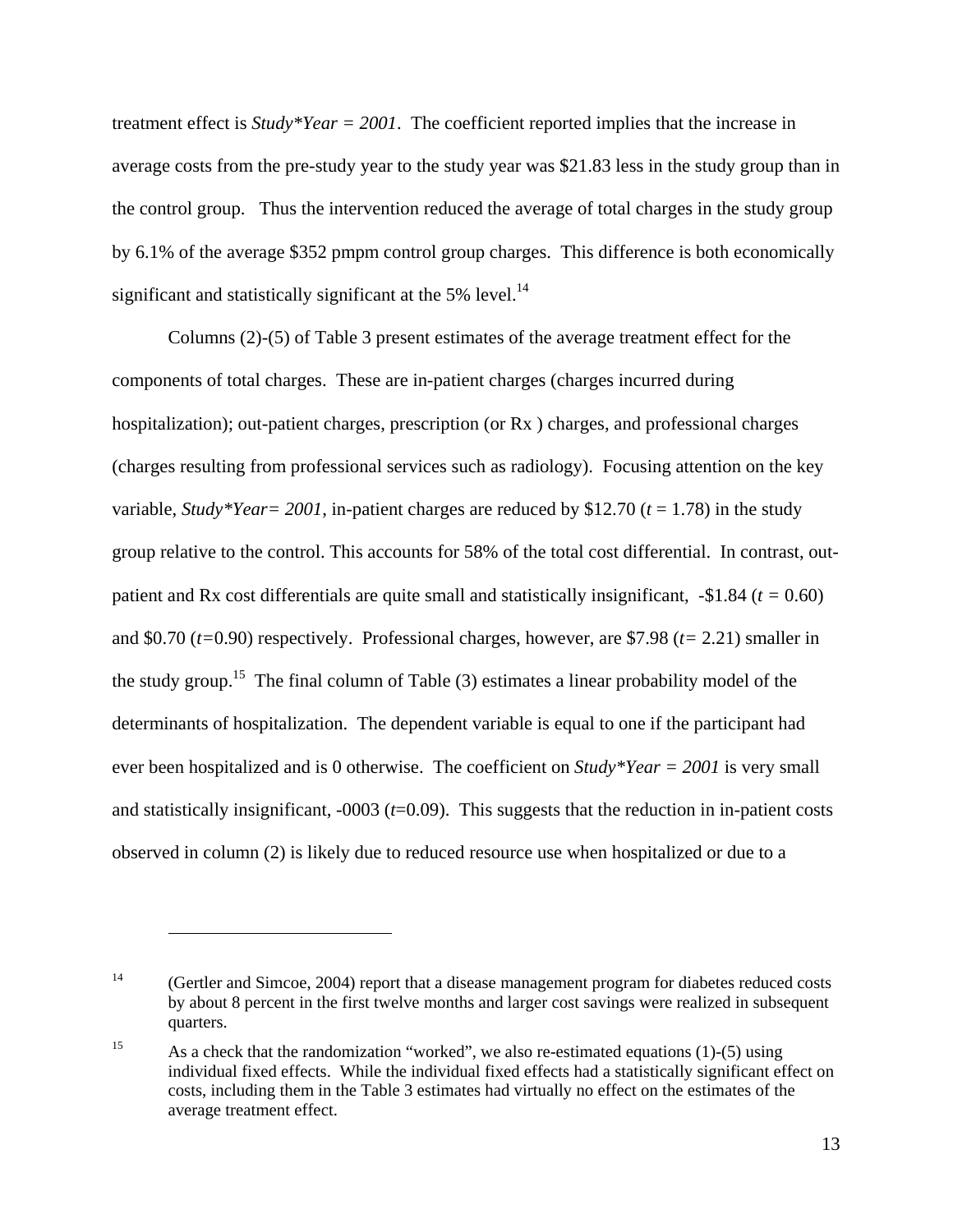reduction in the number of hospitalizations in the year. This result makes sense, as the likely effect of some of the CCs is to prevent re-hospitalization.<sup>16</sup>

The results in Table 3 imply that in-patient and professional charges account for 95% of the total cost differential between study and control groups. In-patient charges arise from the use of hospital resources, but professional charges include services that can be delivered in either an inpatient or outpatient setting. Our findings suggest that the experiment did not reduce all professional charges, but only those associated with hospitalization. Taking the coefficient on *Study\*Year =2001* in column (2) and dividing it by the analogous coefficient in column (5) we get 1.6. Thus every dollar decrease in professional charges that is due to being in the study group is associated with a \$1.66 reduction in in-patient charges. Similar calculations using results from column (3) of Table 3 suggest that a dollar reduction in professional charges resulting from the experimental intervention is associated with a drop in outpatient charges of only \$0.23.

The results in Tables 3 indicate that the reduction in total charges is largely driven by inpatient costs and associated professional charges. This suggests that the cost-savings generated in the experiment are the result of reduced costs for high-cost participants. Table 4 examines this hypothesis through the use of quantile regressions. Column (1) of Table 4 is a median regression. The variable of interest is once again *Study\*Year=2001*. The coefficient of 0.56 (*t=*0.20) suggests that the median participants in the study and control groups had virtually identical total charges (pmpm). The corresponding coefficients in Column (2) suggest cost differences are \$26.51 ( $t = 1.06$ ) at the 90<sup>th</sup> percentile and \$1658.61 ( $t=1.85$ ) at the 99<sup>th</sup>

<sup>&</sup>lt;sup>16</sup> Examples of issues reported as CCs that were likely to prevent re-hospitalization include inadequate use of ACE inhibitors or beta-blockers for patients with myocardial infarctions or congestive heart failure.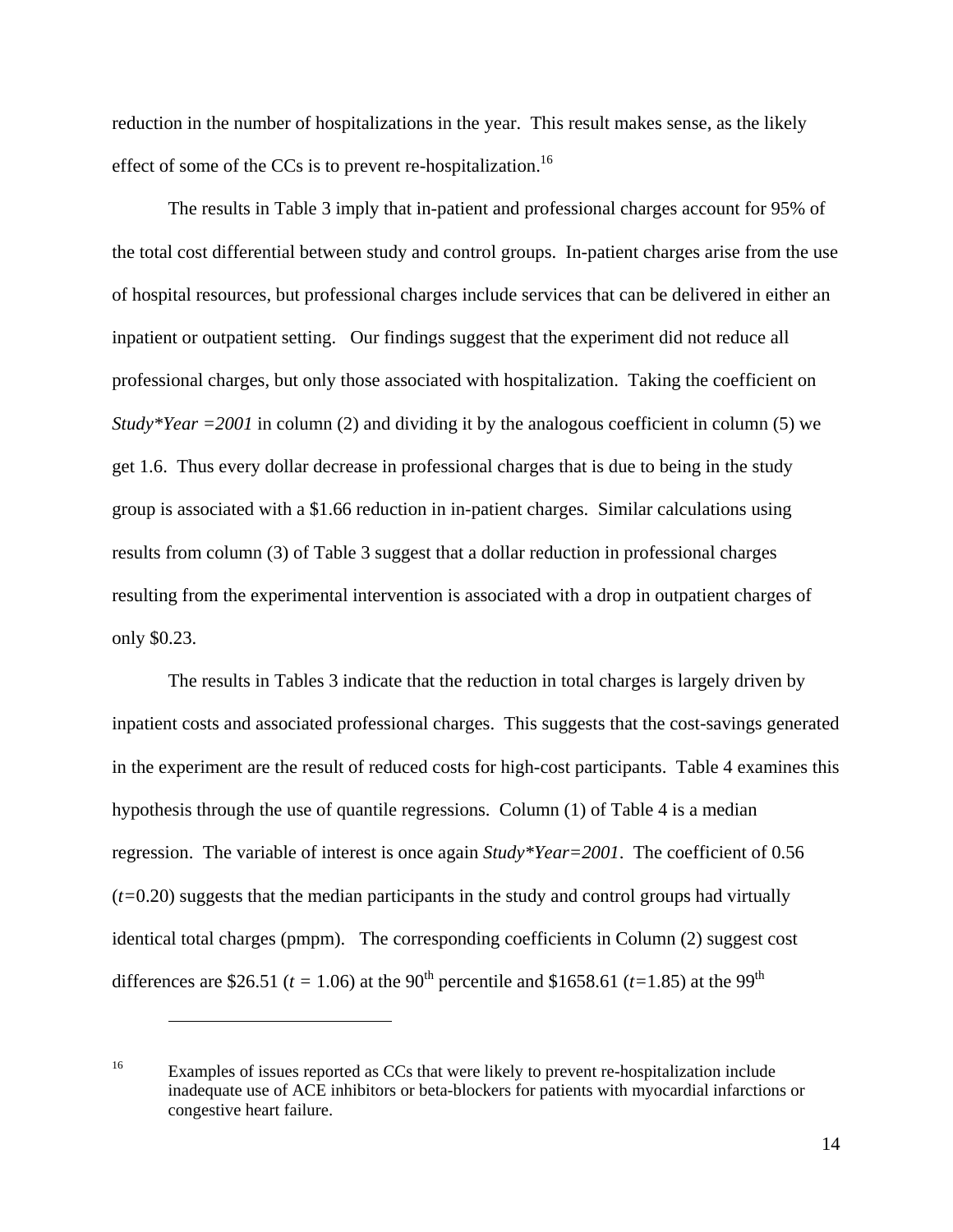percentile. Clearly the intervention is having its effect at the far right tail of the distribution of costs.

The experiment was concluded at the end of December 2001, but the system was kept in place for study group members until the end of February 2002. At that time the entire software system was turned off. In June 2002 the software was started up again and CCs were sent to all HMO enrollees, including those in the original study and control groups. The general rollout of the system makes possible an additional test of the system's effects on costs. If the reduction in charges observed in the study group was indeed the result of the intervention, one should expect charges in the two groups to converge when the controls began receiving CCs.

Table 5 compares charges in the study and control groups in the two years following the end of the experiment. Panel A of Table 5 analyzes cost data from calendar 2002. The coefficient on *Study* in column (1) indicates that average total charges in the study group were about \$8.58 lower in the study than the control group. This difference is about 40% of that observed in the year of the experiment and it is imprecisely measured (*t =* 0.78) and not statistically distinct from 0. The corresponding coefficients for inpatient, outpatient, prescriptions and professional charges are presented in columns (2)-(4) respectively. They are similarly small, imprecisely measured, and not different from 0 at conventional significance levels. Column (6) is a probit where the dependent variable is 1 if a patient was ever hospitalized in the year and 0 otherwise. The probability of any hospitalization in 2002 was 0.5 percentage points lower in the study group than the control group  $(z=2.27)$ . Column (7) is a quantile regression comparing the study and control groups at the  $99<sup>th</sup>$  percentile. The coefficient on *Study* is –238.91, slightly more than a third of the analogous coefficient in Table 3 and imprecisely measured  $(t=1.07)$ . Panel B compares the remaining members of the study and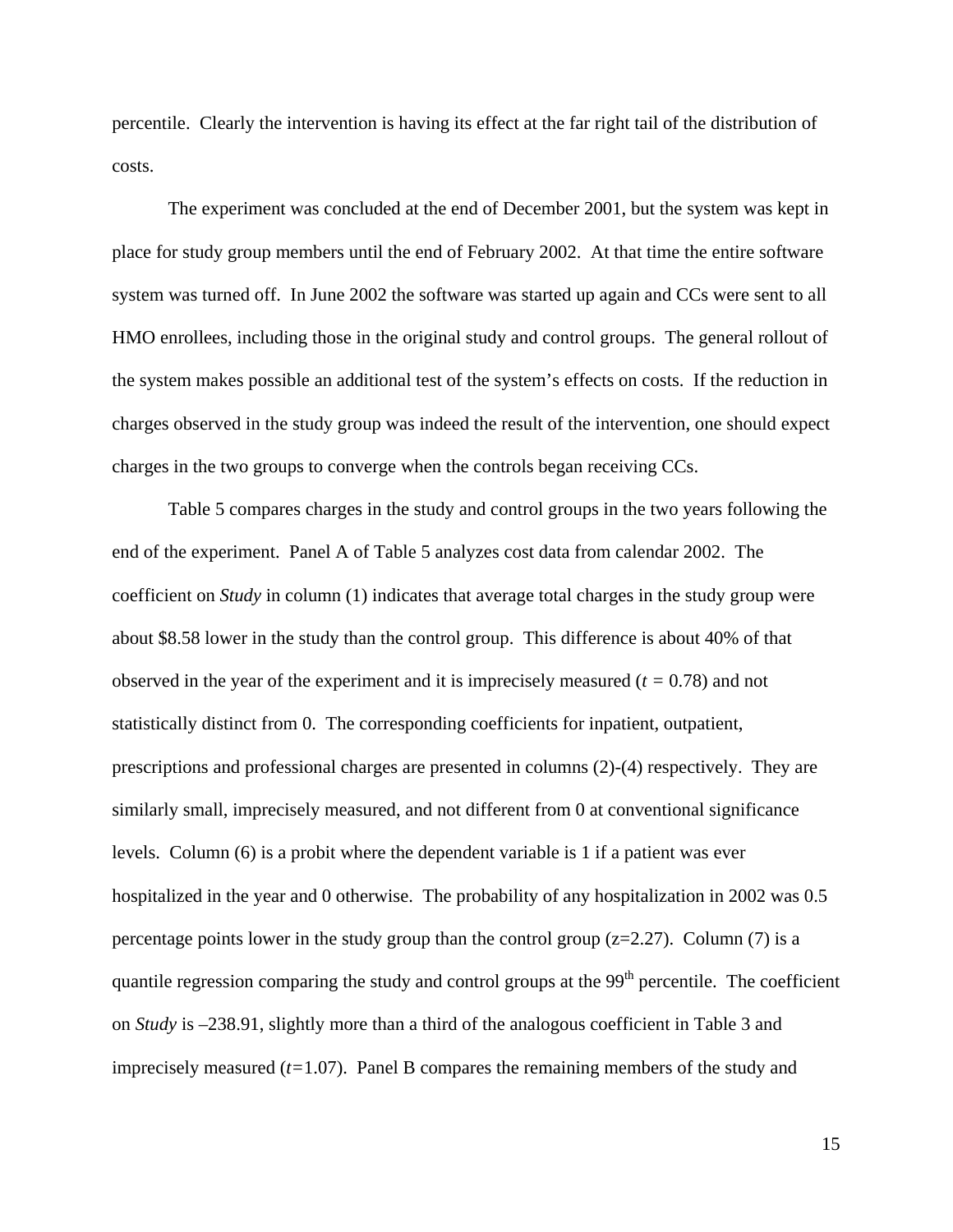control groups in the year 2003, two full years after the experiment. We find no statistically significant difference in charges between the two groups in any component of costs. Taken together, the absence of cost differentials in years when the intervention was rolled out to both treatment and control groups supports the conclusion that the cost differentials observed during the study year were the result of the intervention. These findings also suggest that the effect that the intervention had on average charges was both fast-acting (appearing in the first year of the study) and also quickly dissipated.

#### Resolution Rates:

Assuming that physicians will not respond to computer generated recommendations unless they believe them to be in the interest of patients, the rates of at which issues raised in CCs are resolved is a reasonable indicator of the effect of the software system on the quality of care.

The recommendations issued by the software fell into three, not-quite mutually exclusive, categories: "add a drug", "do a test", and "stop a drug". To identify whether an "add a drug" recommendation was complied with, the computer scanned pharmacy records following the recommendation. If a prescription for the indicated drug was filled, the issue was declared resolved. Similarly, billing records were scanned following a "do a test" recommendation. If bills for the suggested test were sent, the recommendation was also declared to be resolved. An important limitation of the "add a drug" resolution measure is that the database does not record whether or not the patient in question actually took the drug after buying it. Calculating resolution rates for the "stop a drug" recommendations was more problematic than for the other two categories of suggestions. Individuals might have months-long supplies of the drug at home and the records only tell us that no new prescriptions for the drugs were filled. To identify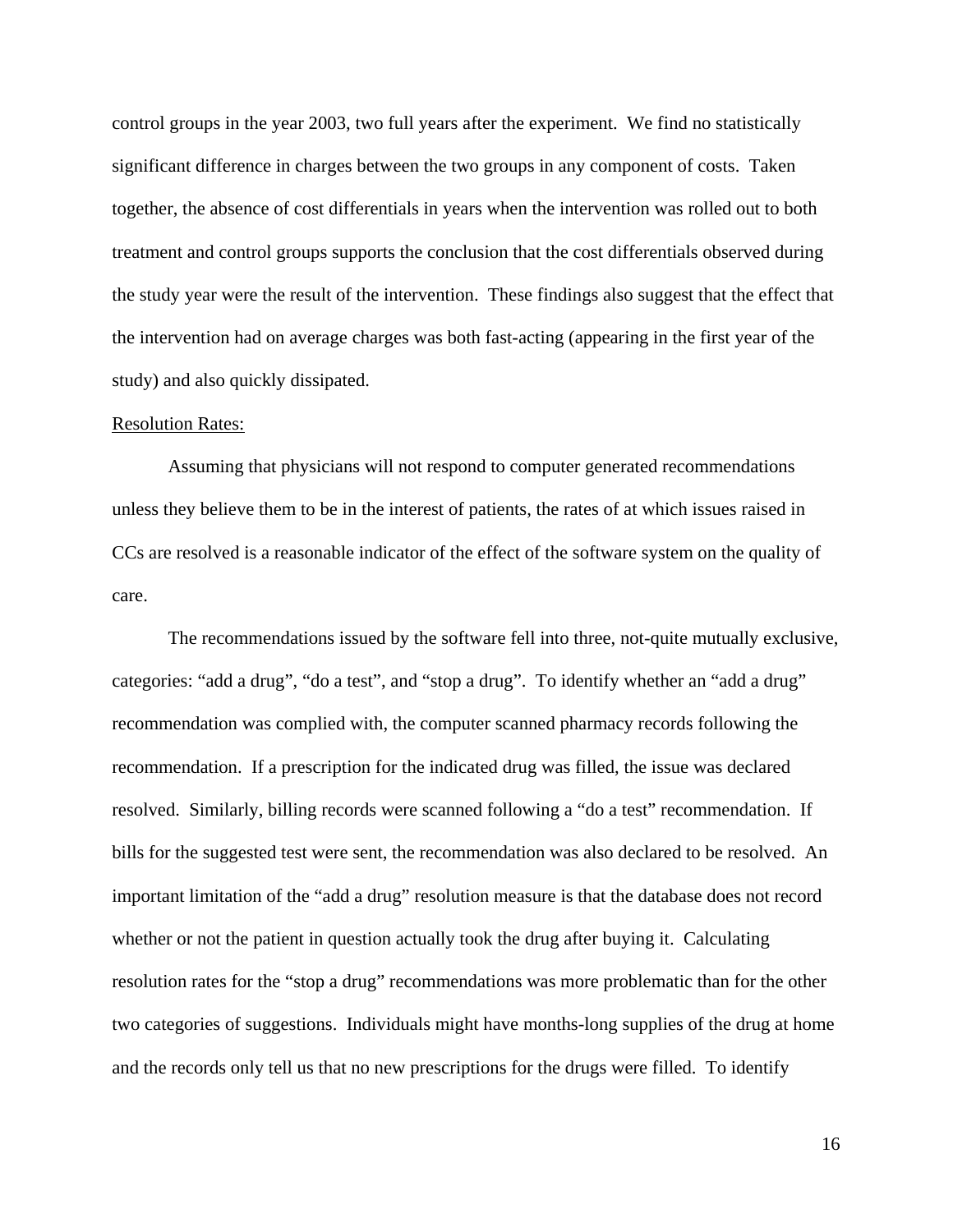compliance with "stop a drug" recommendations, pharmacy records were scanned for 60-150 days after the CC was transmitted, and the issue was declared resolved if no new scripts for the indicated medication were filled in that time.

We know from casual conversations with physicians that the software sometimes generated inappropriate recommendations that were ignored by the physician. In addition some problems identified by the software would have been discovered and resolved by caregivers in the absence of computer-generated messages. For both these reasons an adequate assessment of the clinical efficacy of the decision support tool requires a comparison of the resolution rates in the treatment and the control groups. Table 6 offers just such a comparison.

Column (1) of Table 7 compares the resolution rates for participants in the study and control groups who received an "*add a drug"* CC. The resolution rates were 8.6 percentage points higher in the study group  $(z=2.51)$  than the control. This is a 48 percent improvement over the control group's resolution rate of 0.18. Column (2) of Table 6 focuses on the "do a test" CCs. Here the study group's resolution rate is 5.8 percentage points higher than the control group  $(z=2.24)$ : an increase of 19% over the control group's resolution rates. Column (3) presents resolution rates for "stop a drug" CCs. The resolution rate in the study group appears to be *lower* than in the control group, but this differential is imprecisely measured  $(z=1.53)$  and one cannot reject the hypothesis that the true differential is zero.<sup>17</sup>

We do not, at present, know why there appears to be no effect of CCs on "stop a drug" resolution rates and substantial effects on "add a drug" and "take a test" resolution rates. One

<sup>&</sup>lt;sup>17</sup> In evaluating these resolution rate improvements, it is important to observe that it is hardly automatic that physicians respond to interventions in a positive way. (Shojania and Grimshaw, 2005/1/1) report in their assessment of quality improvement studies that interventions targeting provider behavior typically produce only modest improvements in compliance with care guidelines and the variation in results across studies is often large.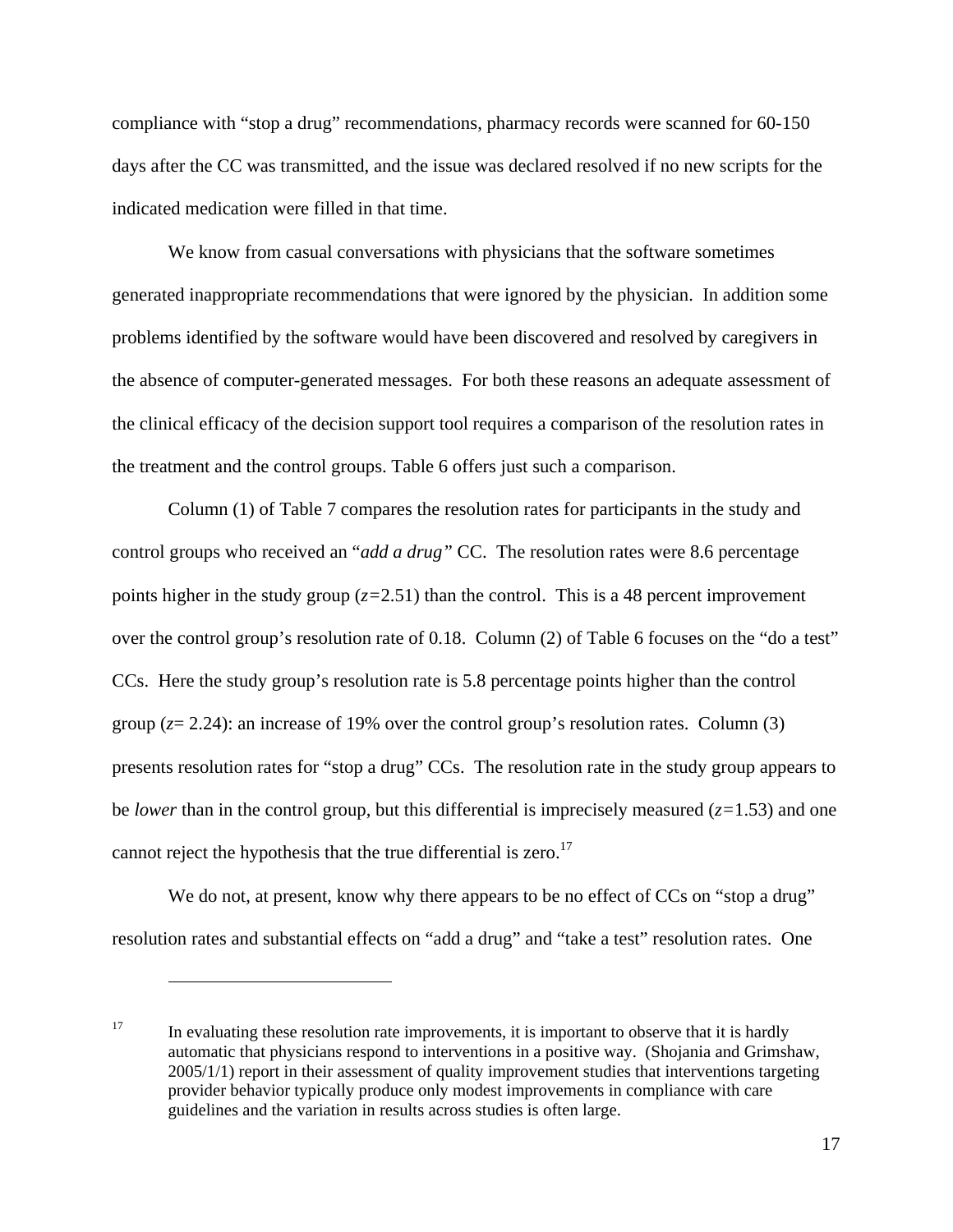possible explanation is that many of the drug-drug inter-actions that trigger "stop a drug" CCs are also caught by pharmaceutical databases used by major pharmacies.

#### Why Were Extra CC's Triggered in the Control Group?

The treatment effect presented in columns  $(1) - (3)$  of Table 6 compares resolution rates for participants who triggered CC's in the study group with those who *would have triggered* CC's if they had been in the study group. This approach requires that the process for identifying CCs was the same in both groups and that the randomization "worked" in the sense that the clinical conditions of the study and control group participants were ex-ante similar. Under these conditions one would expect to find that, ex-post, CCs were equally prevalent in both groups – but the results in column (4) of Table 6 reject this hypothesis. Indeed, it appears that a patient was 1.1 percent less likely to receive a CC in the study group than in the control. If the "extra CCs" in the control group had different inherent resolution rates than those triggered in the study group, the estimates in Table 6 may be biased, and this bias might be either positive or negative.

There are at least four potential causes for excess CC's in the control group. First, it is possible that the randomization didn't work in the sense that a larger proportion of individuals with characteristics that trigger CCs ended up in the control group than the study group. From Table 2, we know that CCs were more likely for older males with a history of high charges and these were likely to have more complicated, and hence more expensive, conditions. If more individuals of this type were indeed sorted into the control group one would expect to see evidence of this in the cost differentials between groups. In Table 3, however, we report that the average cost differential between study and control groups is almost completely unchanged by the addition of fixed, participant effects. For this reason, it is unlikely that excess CCs are due to a flawed randomization process.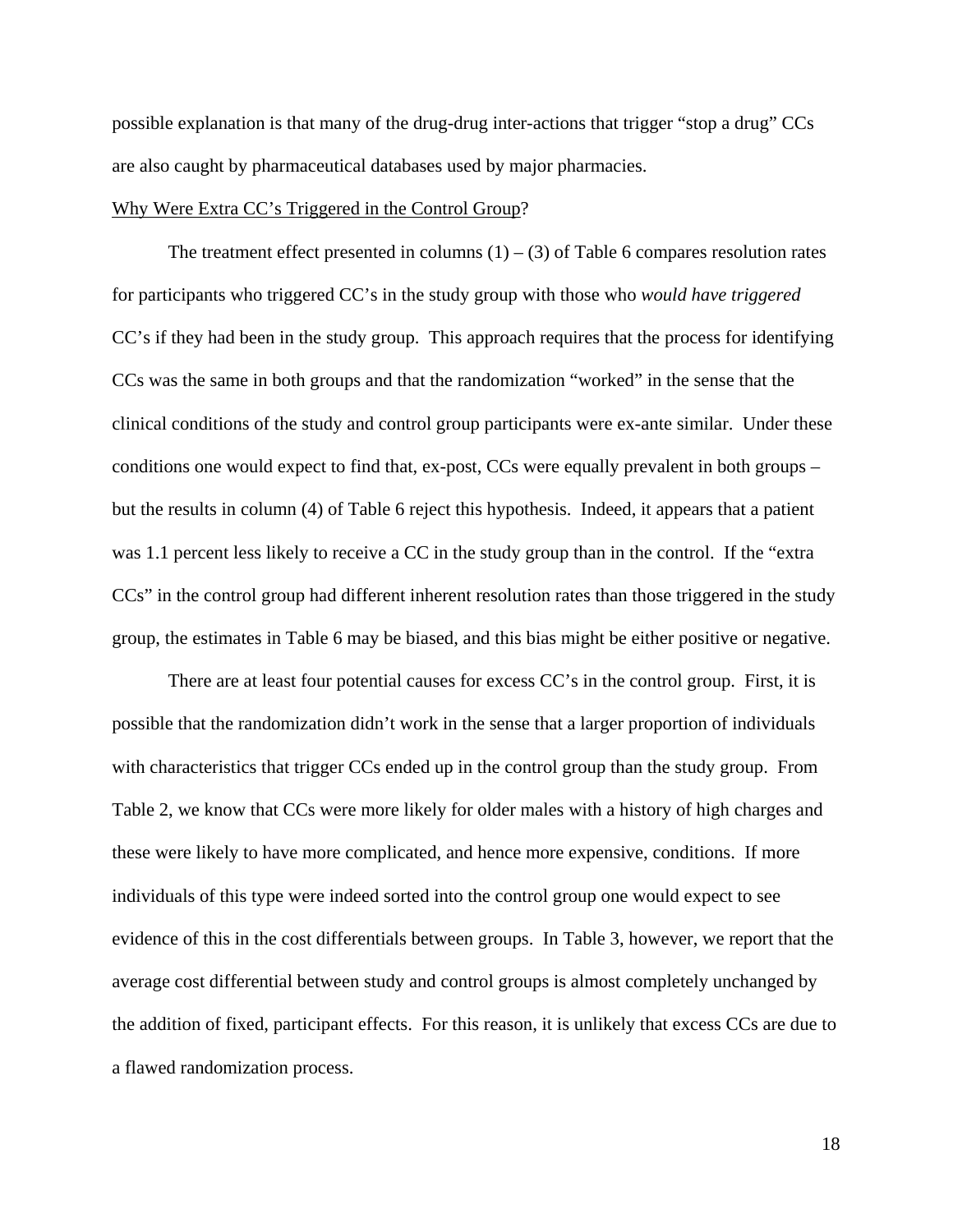A second possible cause of excess CCs in the control group might be that the decision support tool was having the effect of reducing potential CC triggers in the study group. One can imagine that a physician receiving a CC might initiate actions that prevent additional CCs from being triggered. The evidence is, however, inconsistent with this hypothesis. From Table 1 it is clear that 80.96 percent of the control group CCs were issued to participants with only one CC compared to 76.87 percent in the study group. If extra scrutiny of a patient's file was indeed preventing additional CCs from being triggered, one should expect *a lower* fraction of participants with a single CC in the control group.

A third explanation for excess CCs arises from the way that the CCs were identified in the control group after the end of the experiment. The software company saved all the data generated by the controls and ran this data set through their software in early 2002. After CCs were triggered a group of physicians would look them over and send along those that made sense to them. The three physicians who comprised this group joined the software company in July of the year 2000 and played an increasingly important role in shaping the rules that triggered CCs. The clinical thinking of this group likely evolved over the year 2001, thus the decisions they made at the end of the experiment might have been different than the ones they made when evaluating the control group data in early 2002. If the thinking governing the issuance of CCs by this group became more expansive over time, and if these physicians applied their more recent understanding of the software rules to data generated for the control group early in the year, this would create excess CCs in the control group. This explanation for excess CCs, if correct, would not introduce a bias in our "intention to treat" estimate of cost savings from the experiment. It might, however, bias our estimates of the effect of the software on resolution rates. If, for example, the clinical conditions associated with excess CCs in the control group were such that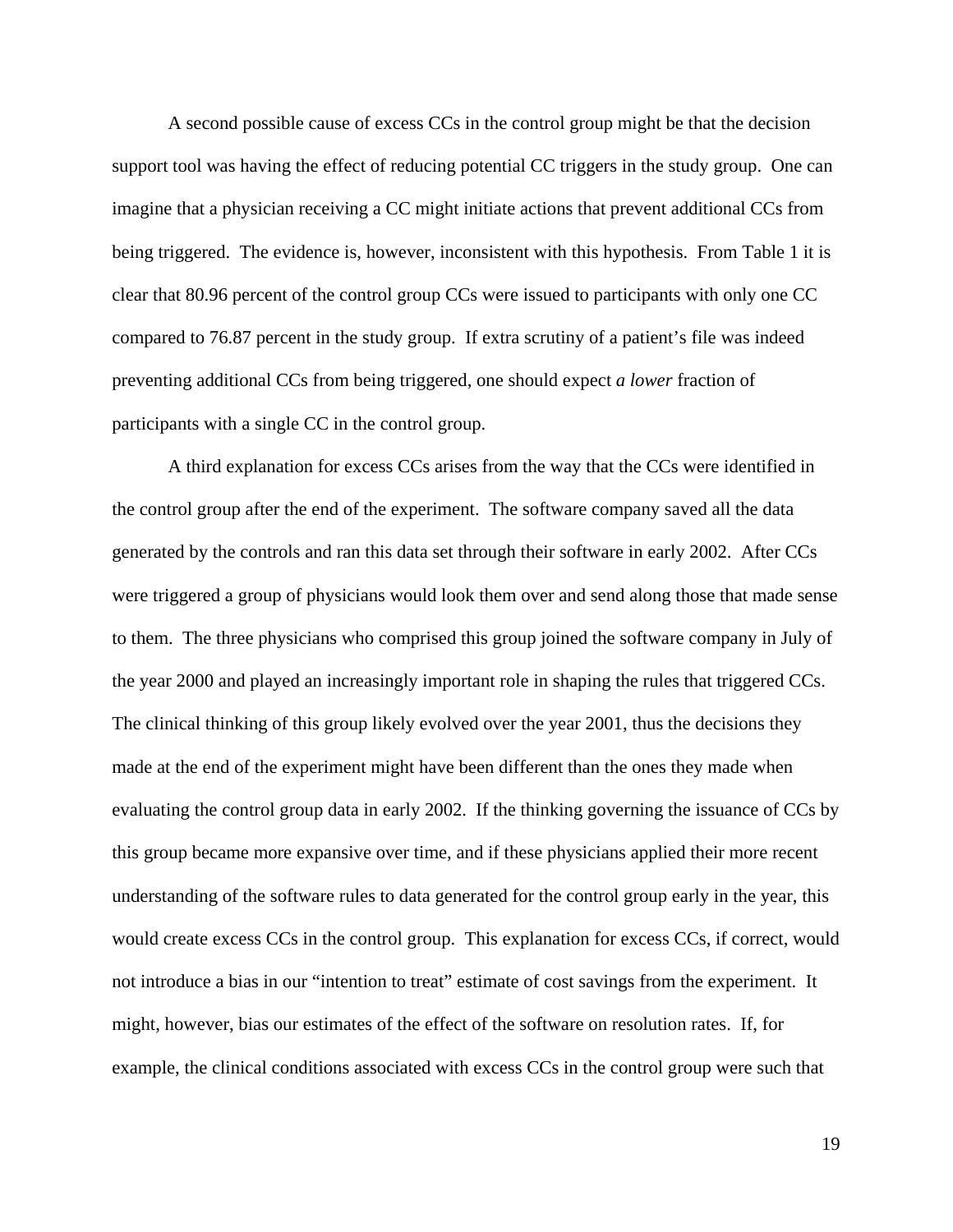these were intrinsically easier to spot and resolve, our estimates in Table 6 would *understate* the improvements in resolution rates due to the experiment.

The fourth explanation for the excess CCs in the control group is random chance. Even if randomization "worked" in the sense that the patients were ex-ante identical in the study and control groups, there is still a 5 percent chance that random events would cause the observed differential in the number of CCs.

#### Cost Differentials Revisited:

If random chance is the cause of the excess CCs, then it is possible that our "intention to treat" estimates overstate the cost reductions attributable to the intervention. We know from Table 1, that the 5% of study members who triggered CCs accounted for 17 percent of total costs. Since members with CCs were more expensive than typical participants, it is possible that some of the cost savings were due to the presence of more of the expensive, CC-triggering participants in the control group.

In order to assess the potential magnitude of this bias, we decomposed the cost differential between the study and control groups as follows. We begin by noting that the average costs in the study and the control groups can be expressed by the following equation:

(1) *Avg. Chargest* (*ppmpm*)<sub>g</sub> = 
$$
\frac{\sum_{i=1}^{N_g} \hat{\beta}_g X_{ig}}{N_g} = \hat{\beta}_g \overline{X}_g
$$

where *Avg. Charges* (*pmpm*)*<sup>g</sup>* is average charges (pmpm) in the study group (*g=study*) or the control group ( $g=control$ ); and  $\hat{\beta}_g$  is the vector of estimated coefficients from an OLS regression of charges on a vector of explanatory variables  $X_{ig}$  for individual *i* in group *g*.  $\overline{X}_g$  are the mean values of these variables averaged over the  $N_g$  individuals in each group.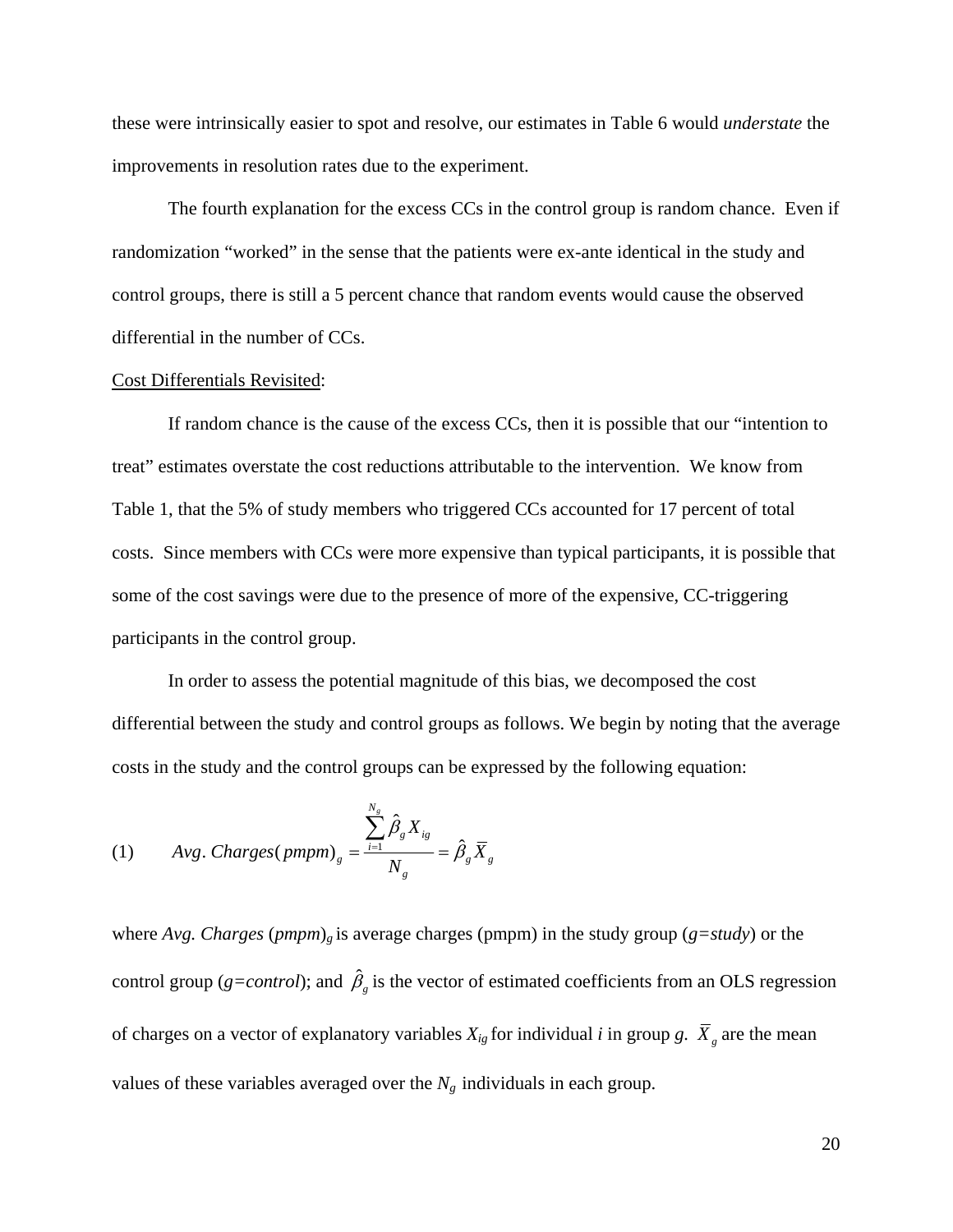It is straight-forward to estimate (1) for the study and control group using as  $X_g$  the patient characteristics in Table 2 (age, gender, baseline year charges) together with a vector of dummy variables indicating which care considerations were issued to that individual. Using the resulting estimates of  $\hat{\beta}_g$  together with  $\bar{X}_g$ , the difference in charges between the study and control group can be decomposed as follows:

# (2)  $Avg. Charges(pmpm) - Avg. Charges(pmpm)_{c} = (\hat{\beta}_{s} - \hat{\beta}_{c})\overline{X}_{s} + \beta_{c}(\overline{X}_{s} - \overline{X}_{c})$

where subscripts *s* and *c* refer to study and control groups respectively. If the same conditions triggered CCs in both the study group and control group, the first term on the right hand side of equation (2) is that part of the average treatment effect attributable to cross-group differences in the way charges are linked to  $CCs$  (and other observable patient characteristics).<sup>18</sup> The second term is that part of the average treatment effect due to the groups having different patterns of CCs (and other observable patient characteristics).

To better understand equation (2), consider a hypothetical care consideration that recommends use of a drug that can prevent a re-hospitalization. Assume that this care consideration, called *z* for convenience, is associated with a \$50.00 increase in costs (pmpm) in the study group because the medicine is moderately expensive. In the control group, care consideration *z* is associated with a \$1000.00 increase in average costs (pmpm) because the hospital stay resulting from a failure to take the recommended medicine is even more expensive than the medication. If 1% of the members of the study group received consideration *z*, then

<sup>&</sup>lt;sup>18</sup> Interpretation is more difficult if the excess CCs in the control group were the result of subtle cross-group differences in the criteria that triggered CCs. Imagine, for example, that the rules triggering CCs in the control group caused less expensive patients to initiate CCs. In this case, term one of equation (2) would under-estimate that part of the average treatment effect attributable to cross-group differences in the way charges are linked to CCs (and other observable patient characteristics).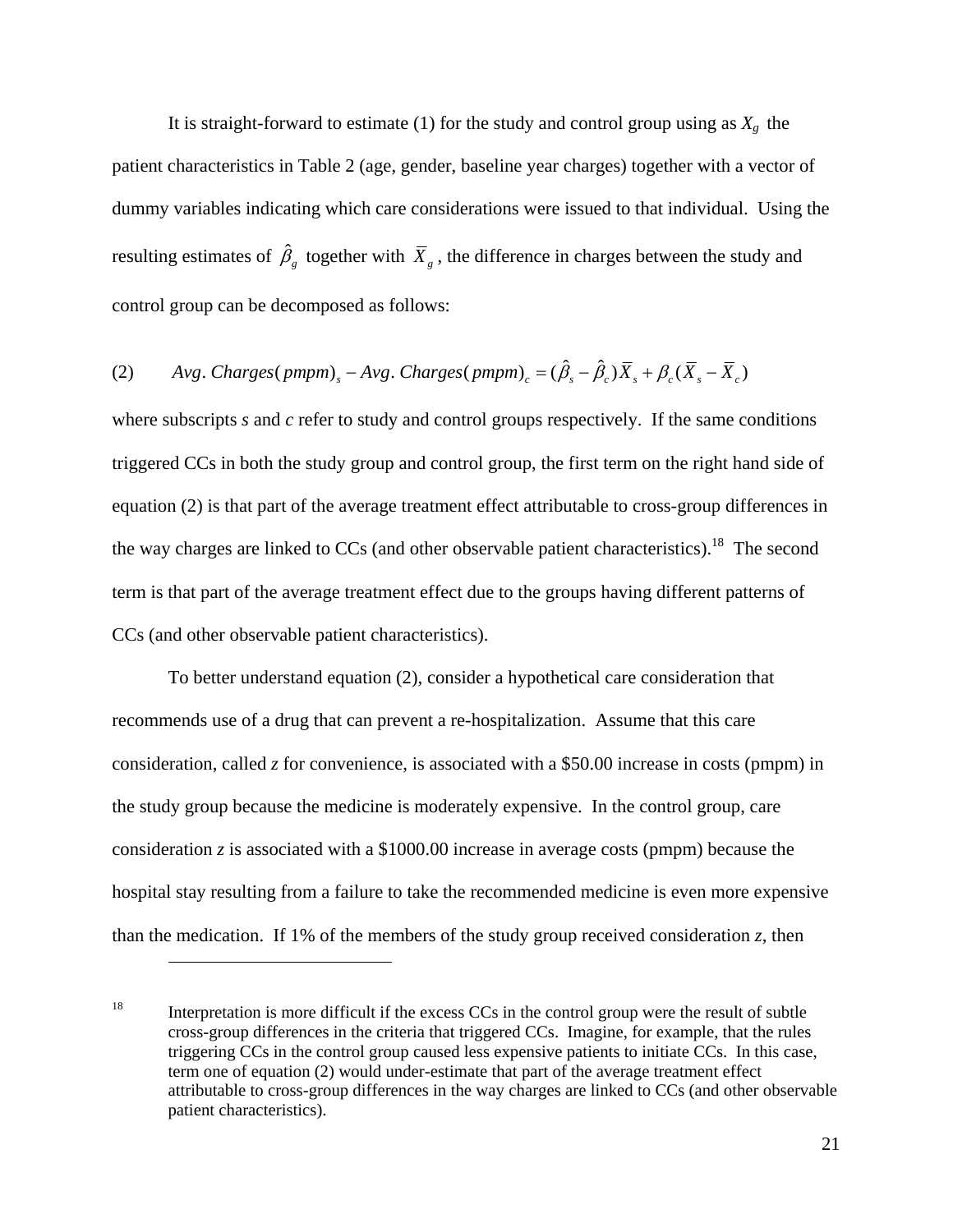according to the first term in equation (2), care consideration *z* would produce a \$9.50 reduction in average costs in the study relative to the control groups (-\$950\*0.01).

The second term on the right-hand side of equation (2) is the difference in charges due to cross-group differences in patient characteristics and care considerations (evaluated using the control groups charges equation). Returning to our hypothetical CC in the previous paragraph, if the incidence of  $z$  is 0.1% higher in the control group than the study group, this higher incidence would reduce average pmpm costs in the study group by \$1.00 (0.001\*\$1000) relative to the control group.<sup>19</sup>

We implemented the decomposition described in equation (2) using estimates of  $\hat{\beta}_g$  based on the characteristics of patients (age, gender, and baseline charges) and the set of CCs generated. The coefficients on most of the specific care consideration dummies were statistically insignificant, in part because the numbers receiving a specific type of CC were often small. Nevertheless, of the \$21.83 pmpm differential between the study and the control groups, roughly 80% is due to systematic cross-group differences in the way charges are determined, i.e. to the first term on the right-hand side of equation (2).

Figure 1 presents the first term in equation (2) for members of the study group. Each dot on the graph represents an individual in the study group who triggered a CC. The horizontal axis is the predicted charges associated with that individual's characteristics and care considerations in the control group. The vertical axis is the average charges that the same characteristics and care considerations produce in the study group. If charges related to characteristics and care considerations in the same way in both the study and control groups, all the dots would lie along

19 In this example  $(\bar{X}_s - \bar{X}_c) = -0.001$  and  $\hat{\beta}_c = $1,000$ , so  $(\bar{X}_s - \bar{X}_c)$   $\hat{\beta}_c = -\$1.00$ 

 $\overline{a}$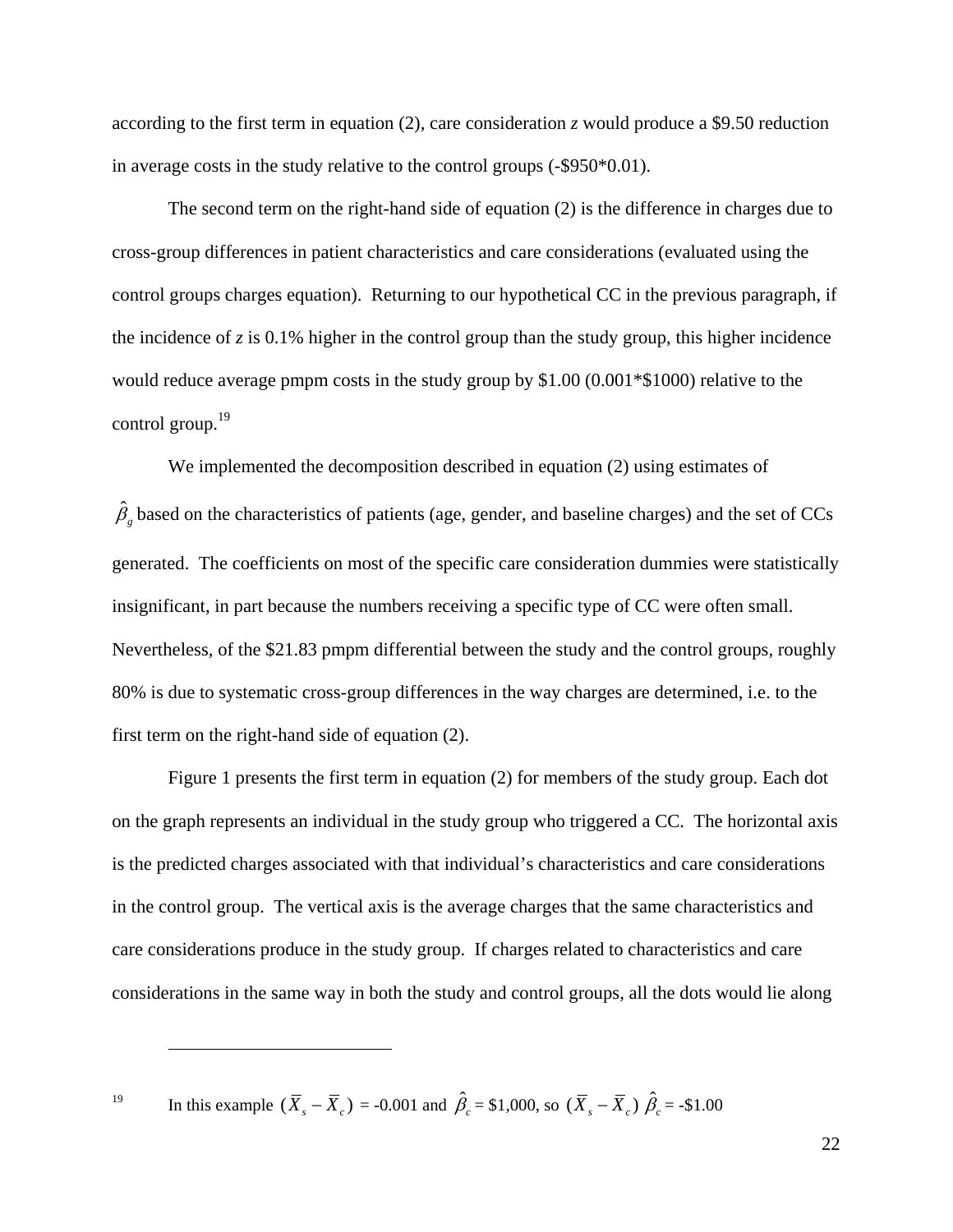the 45-degree line that passes through the origin. Indeed, most dots do lie along this line. As the level of control group charges increase, however, there is an increasing mass of points lying below the 45-degree line. This visual impression is reinforced when we fit a regression line to the data. As is clear from the Figure, the intercept of the regression line is greater than zero and the slope is less than one.<sup>20</sup> Thus, consistent with our quantile regression results, the decision support tool is saving the most money for the most expensive patients – and this difference is due in part to differences in the costs associated with specific CCs in the study and the control group.

## **4. Conclusions**

This paper analyses the effect of a decision support tool designed to help physicians detect and correct medical "errors". Research suggests that physician errors have a substantial effect on the cost and quality of medical care, and a number of high-profile public and private initiatives are premised on the notion that new information technologies can reduce the incidence of errors. Economic studies of the efficacy of these technological fixes have, however, been scarce.

The data in this study comes from a *randomized* trial of the new technology in a population of commercial HMO patients. The key findings of the study are as follows. The new information technology enhances the efficiency of care by reducing costs while also improving care quality. Average charges were 6% *lower* in the study group than in the control group. These savings were the result of reduced in-patient charges (and associated professional charges) for the most costly patients. The rate at which potential errors were resolved was

<sup>&</sup>lt;sup>20</sup> The slope and intercept for the regression line in Figure 1 are 0.595 ( $\sigma$ =0.152) and 369.720 ( $\sigma$ = 160.134) respectively. Because the regression line is the result of regressing one estimate of costs against another, conventional standard errors are inappropriate and we rely instead on bootstrapped standard errors.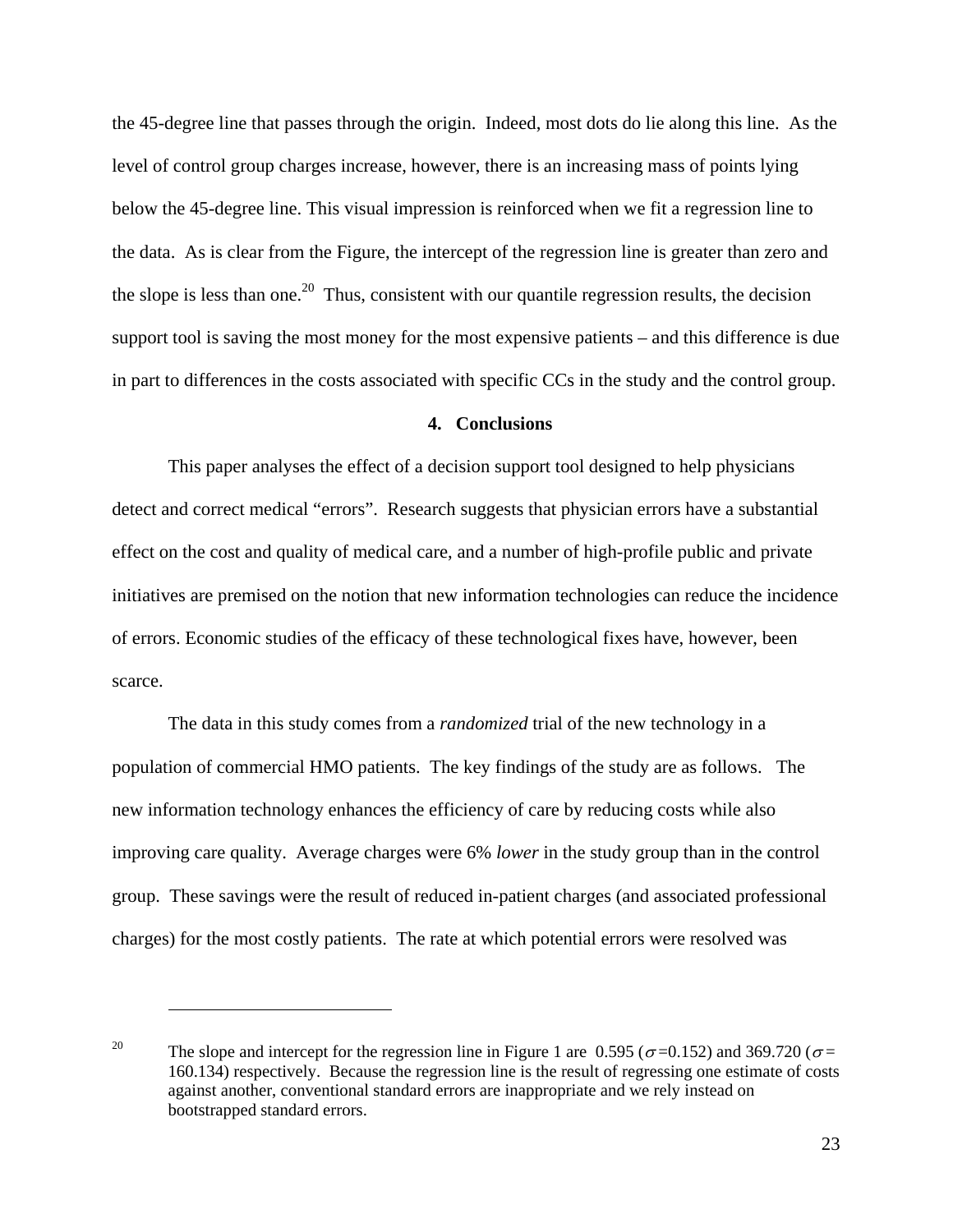generally higher in the study group than in the control group—suggesting an improvement in care quality.

The conclusion that error-spotting information technology reduces average costs and increases the rate at which potential problems are resolved is noteworthy, but the limitations of this study leave a number of important issues unresolved. First among these is the short time horizon of the trial. To the extent that some of the benefits of spotting errors spill over into future years, this analysis understates the cost saving potential of the physician decision support system. $^{21}$ 

A second limitation of this study is that it was conducted on a commercial insurance population where everyone was less than sixty-five years old. Since the likelihood of errors increases dramatically with age, much of the impact of this new technology will be found in older age groups not included in this study. For this reason, trials similar to the one reported here are currently being conducted for Medicare populations aged sixty-five and older.

A final issue left unresolved by this study is the mechanism by which care considerations influence outcomes. Specifically, the analysis does not identify the lessons physicians learned from the messages they received. It is possible that physicians learned only that the patient named in the care consideration required additional attention. Alternatively, it might be that the specific clinical content of the care considerations sometimes imparted new and useful information to the physician. This latter possibility suggests that widespread implementation of computer based decision support systems may increase the dynamic efficiency of the health care system by increasing the rate at which new knowledge is diffused. Understanding the effect of

<sup>&</sup>lt;sup>21</sup> (Gertler and Simcoe, 2004) find that cost improvements in a diabetes disease management program became apparent only after the first six months of the intervention and that most cost savings occurred beyond the first year.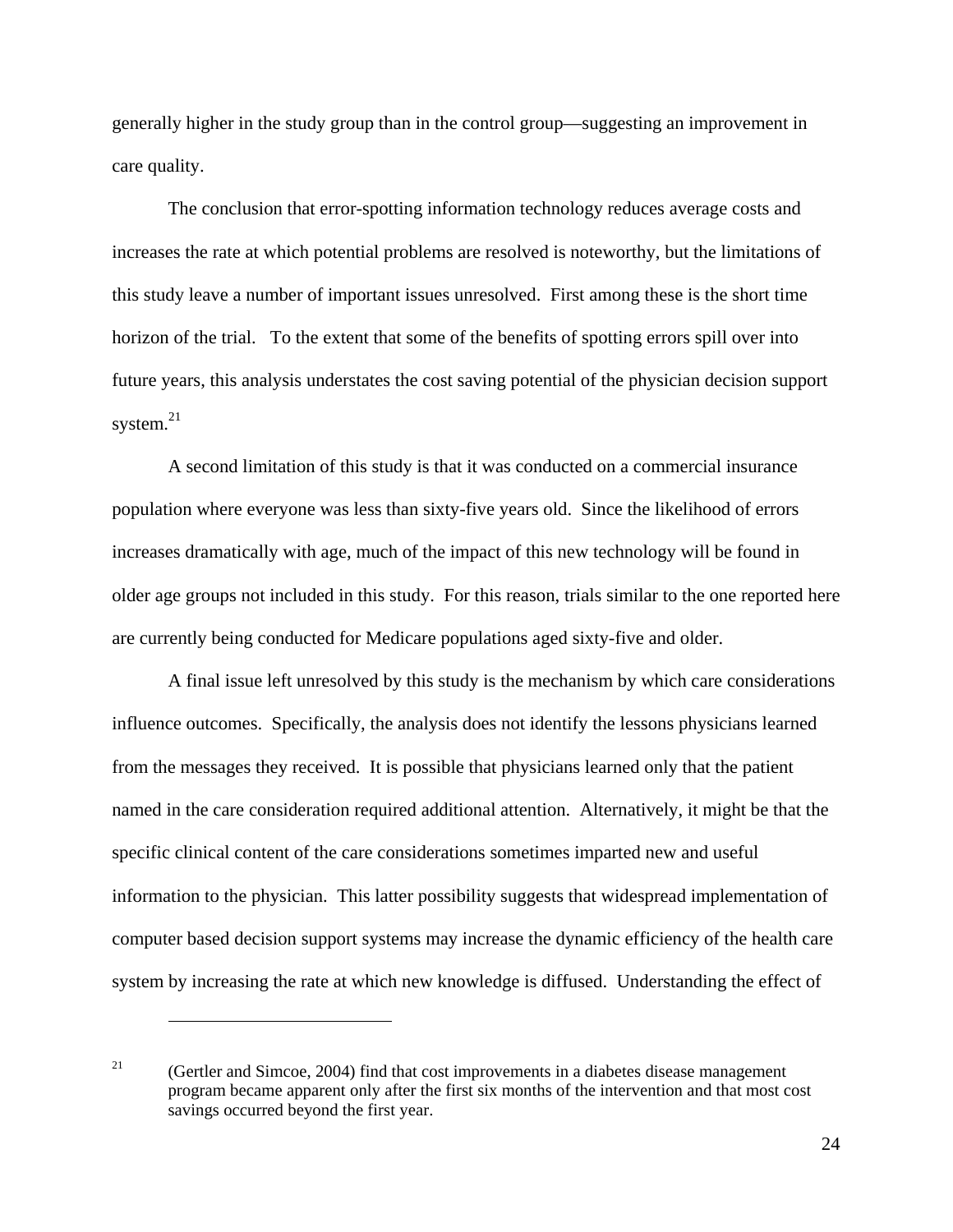IT based decision support tools on the diffusion of new medical knowledge will be the subject of future investigations.

Looking beyond medical costs and care quality, this study also adds to the growing body of research documenting the multifarious ways that the information technology revolution complements work involving non-routine problem solving and communication. Specifically IT enabled support tools can improve the economic efficiency of decisions made by highly trained professionals making complex decisions in challenging environments.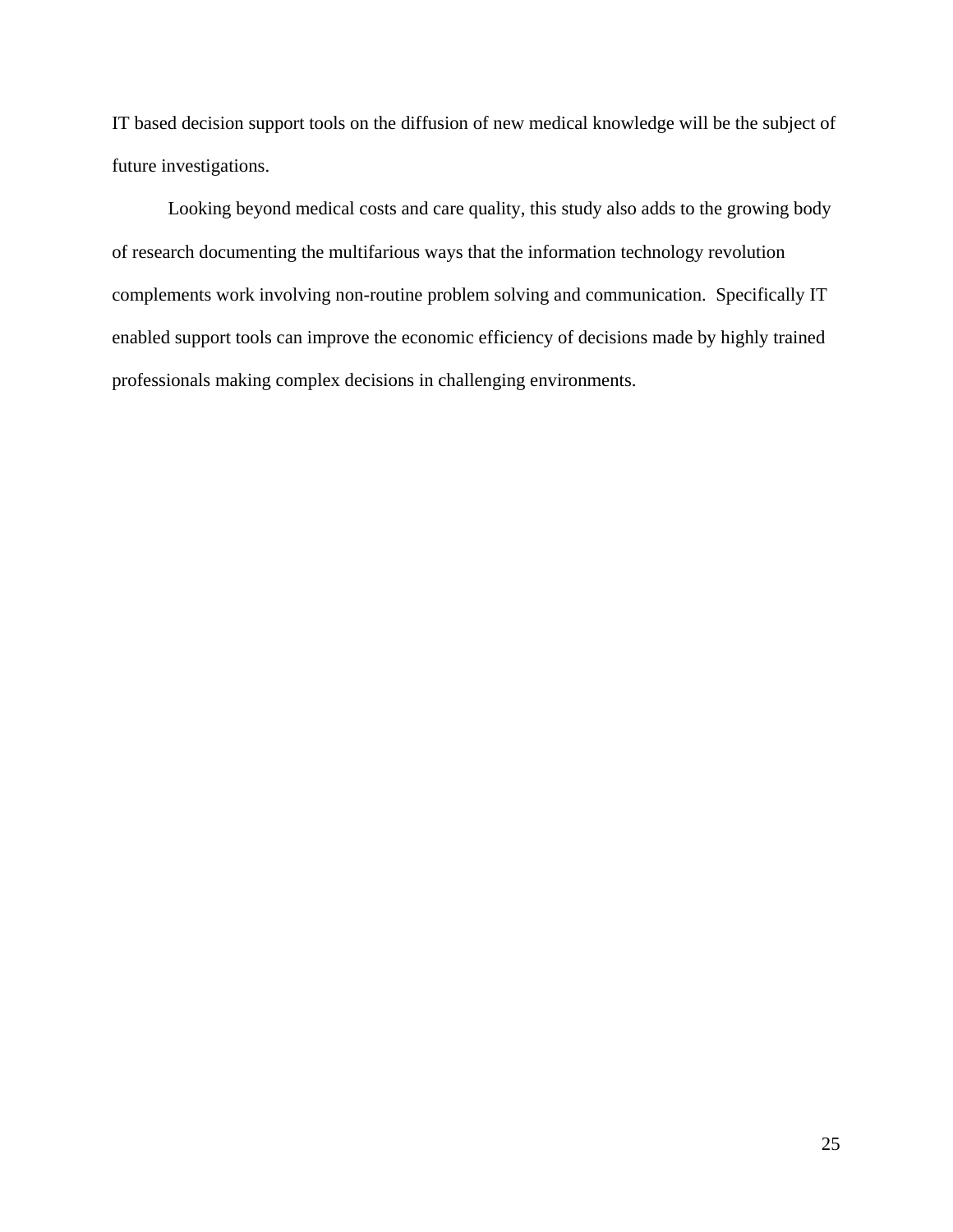# Table 1 Descriptive Statistics

|                                                                                                                                                                                                                                             | Study                   | Control                 |
|---------------------------------------------------------------------------------------------------------------------------------------------------------------------------------------------------------------------------------------------|-------------------------|-------------------------|
| Panel A                                                                                                                                                                                                                                     |                         |                         |
| Number of Members in 2000 > 12 years old                                                                                                                                                                                                    | 19693                   | 19775                   |
| Number of Members in 2001 > 12 years old                                                                                                                                                                                                    | 19716                   | 19792                   |
| Fraction of Members in Study for all 12 Months 2001                                                                                                                                                                                         | 0.729661                | 0.723727                |
| Panel B                                                                                                                                                                                                                                     |                         |                         |
| Number of CC's Issued                                                                                                                                                                                                                       | 1299                    | 1519                    |
| Fraction of Members with at least 1 CC in 2001                                                                                                                                                                                              | 0.050                   | 0.061                   |
| Distribution of CC's Among Members who Have Any CCs                                                                                                                                                                                         |                         |                         |
| Percent of Members having any CC who have 1 CC                                                                                                                                                                                              | 76.87                   | 80.96                   |
| Percent of Members having any CC who have 2 CCs                                                                                                                                                                                             | 16.46                   | 14.56                   |
| Percent of Members having any CC who have 3 CCs                                                                                                                                                                                             | 4.55                    | 3.17                    |
| Percent of Members having any CC who have 4 CCs                                                                                                                                                                                             | 2.12                    | 1.14                    |
| Percent of Members having any CC who have 5 CCs                                                                                                                                                                                             | 0                       | 0.16                    |
| Mean CC's for Members with CC's                                                                                                                                                                                                             | 1.321                   | 1.253                   |
| Number of Distinct Types of CC's Issued                                                                                                                                                                                                     | 90                      | 83                      |
| Severity of CCs<br>Fraction of Members with at least 1 Level 1 CC in 2001 (most serious)<br>Fraction of Members with at least 1 Level 2 CC in 2001 (less serious)<br>Fraction of Members with at least 1 Level 3 CC in 2001 (least serious) | 0.001<br>0.036<br>0.019 | 0.002<br>0.042<br>0.024 |
| Panel C                                                                                                                                                                                                                                     |                         |                         |
| Average Charges in 2001 (pmpm)                                                                                                                                                                                                              |                         |                         |
| <b>Total Charges</b>                                                                                                                                                                                                                        | 327.54                  | 352.31                  |
| In-patient Charges                                                                                                                                                                                                                          | 58.15                   | 72.06                   |
| <b>Out-patient Charges</b>                                                                                                                                                                                                                  | 71.69                   | 74.11                   |
| <b>Rx Charges</b>                                                                                                                                                                                                                           | 65.21                   | 65.27                   |
| <b>Professional Charges</b>                                                                                                                                                                                                                 | 132.48                  | 140.87                  |
| Fraction of All Charges in 2001 due to patients with CCs in 2001                                                                                                                                                                            | 0.17                    | 0.21                    |
| Average Charges in 2000 (pmpm)                                                                                                                                                                                                              |                         |                         |
| <b>Total Charges</b>                                                                                                                                                                                                                        | 280.45                  | 283.39                  |
| In-patient Charges                                                                                                                                                                                                                          | 58.23                   | 59.43                   |
| <b>Out-patient Charges</b>                                                                                                                                                                                                                  | 57.39                   | 57.97                   |
| Rx Charges                                                                                                                                                                                                                                  | 47.13                   | 47.88                   |
| <b>Professional Charges</b>                                                                                                                                                                                                                 | 117.71                  | 118.11                  |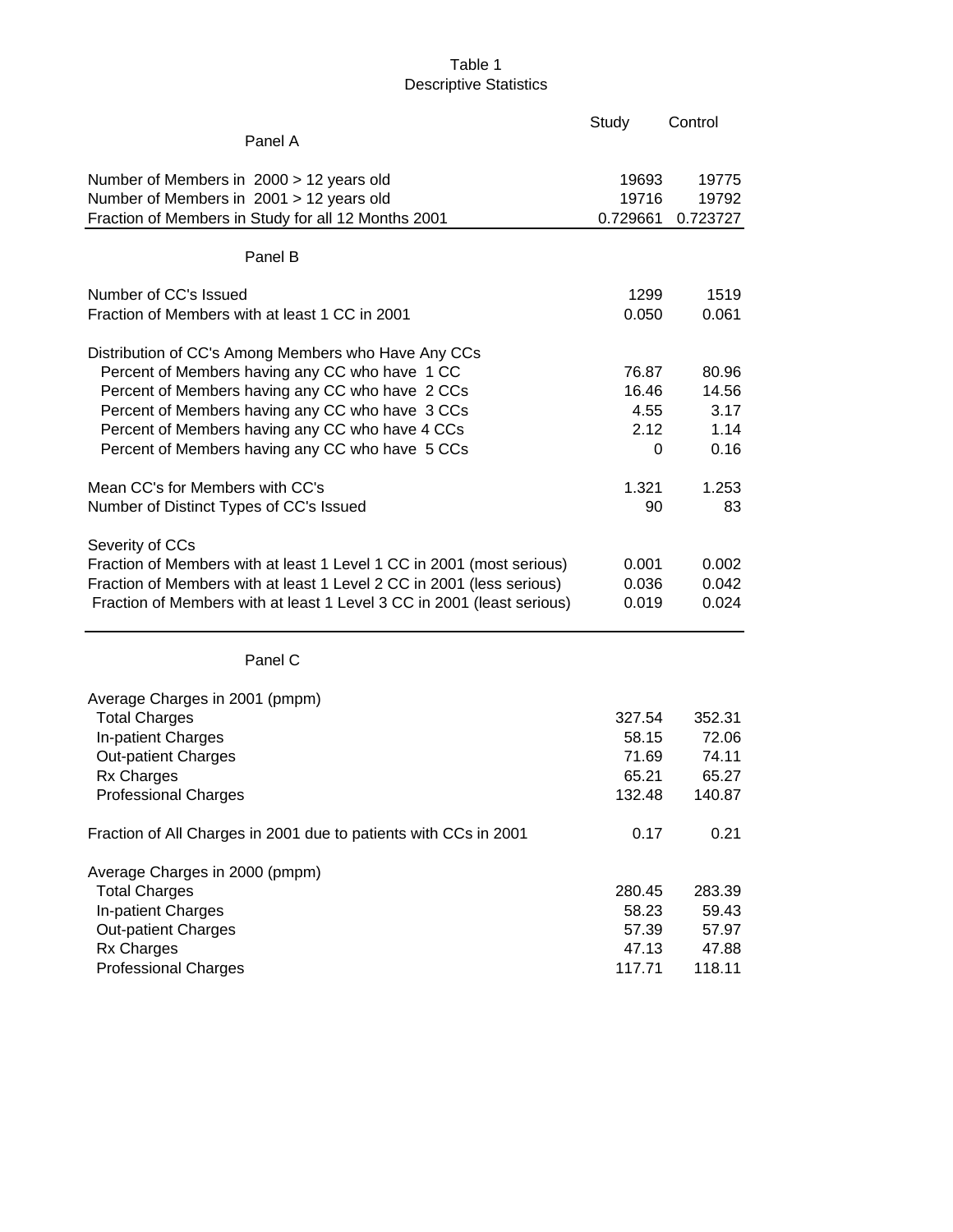## Table 2Who Recieved Care Considerations?

|                                                                                       | Probit      | Negative Binomial | <b>Ordered Probit</b> |
|---------------------------------------------------------------------------------------|-------------|-------------------|-----------------------|
|                                                                                       | Receive any | Number CC's       |                       |
|                                                                                       | CC?         | Received          | Severity of CCs       |
| 20 <age< 30<="" td=""><td>0.034</td><td>2.553</td><td><math>-0.323</math></td></age<> | 0.034       | 2.553             | $-0.323$              |
|                                                                                       | (4.8)       | (4.95)            | $-(4.61)$             |
| 30 < ABC < 40                                                                         | 0.060       | 4.589             | $-0.543$              |
|                                                                                       | (8.73)      | (8.77)            | $-(8.56)$             |
| 40 < AGE < 50                                                                         | 0.111       | 9.599             | $-0.880$              |
|                                                                                       | (14.7)      | (13.52)           | $-(14.44)$            |
| $50 \leq AGE < 60$                                                                    | 0.206       | 18.824            | $-1.194$              |
|                                                                                       | (20.11)     | (17.57)           | $-(19.46)$            |
| 60 < AGE                                                                              | 0.352       | 30.934            | $-1.520$              |
|                                                                                       | (23.96)     | (20.17)           | $-(23.33)$            |
| Female                                                                                | $-0.005$    | 0.865             | 0.0561                |
|                                                                                       | $(-2.83)$   | $(-3.19)$         | (2.56)                |
| Charges (pmpm) in 2000                                                                | 0.00001     | 1.00041           | $-0.0001$             |
|                                                                                       | (8.18)      | (13.4)            | $-(8.94)$             |
| <b>Observations</b>                                                                   | 39468       | 39468             | 39468                 |
| Log pseudo-likelihood                                                                 | -7425.479   | -8882.608         | -9061.594             |

Column (1) is a probit with coefficients expressed as derivatives. For dummy variables this is discrete change from 01.

For continuous variables the derivative is evaluated at the mean.

Column (2) is a negative binomial count model of the number of CCs received. Parameter  $\alpha$  = 3.3486.

the coefficients are expressed as incident rate ratios so that the number of cc's for those 20-30 is 2.55 times that of the omitted age group.

Colum (3) is an ordered probit of an indicator of cc severity. CC's were ranked from least (3) to most (1) dangerous. Those

' with no CCs were given a 4. Members were assigned the level of the most dangerous CC they recieved.

The omitted age category is teenagers between 12 and 20.

Numbers in ( ) are z scores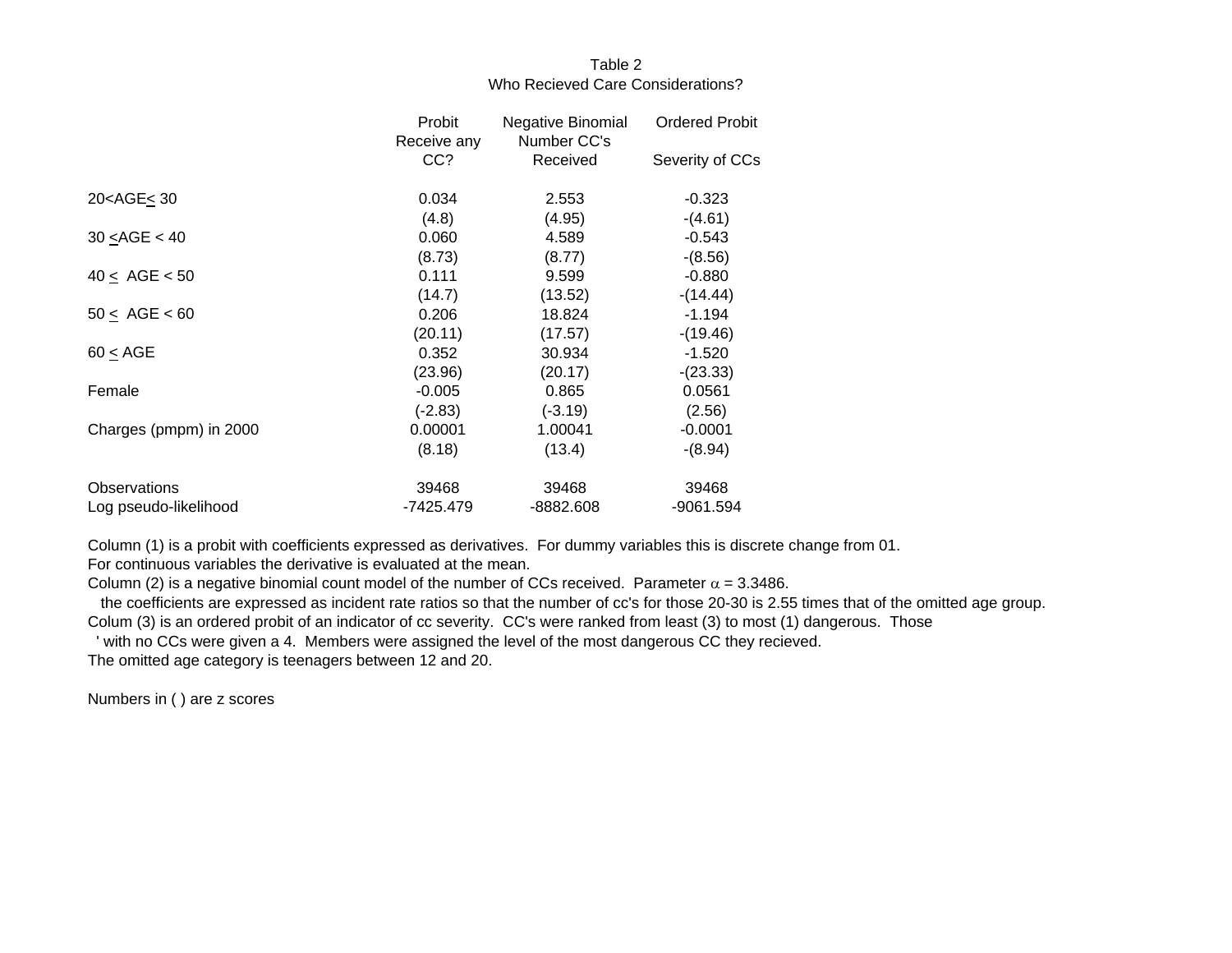# Table 3The Effect of Exposure to the Intervention on Average Costs (pmpm)

|                     | (1)<br><b>OLS</b> | (2)<br><b>OLS</b> | (3)<br><b>OLS</b> | (4)<br><b>OLS</b> | (5)<br><b>OLS</b> | (6)<br><b>OLS</b> |
|---------------------|-------------------|-------------------|-------------------|-------------------|-------------------|-------------------|
|                     | Total             | In-patient        | Out-patient       | <b>Rx</b>         | Professional      |                   |
|                     | Charges<br>(pmpm) | Charges<br>(pmpm) | Charges<br>(pmpm) | Charges<br>(pmpm) | Charges<br>(pmpm) | In.<br>Hospital   |
| Study               | $-2.944$          | $-1.201$          | $-0.578$          | $-0.758$          | $-0.407$          | $-0.003$          |
|                     | (0.35)            | (0.25)            | (0.28)            | (0.80)            | (0.13)            | (1.40)            |
| Year = $2001$       | 68.921            | 12.63             | 16.143            | 17.387            | 22.762            | 0.002             |
|                     | $(8.10)$ **       | $(2.18)^*$        | $(6.97)$ **       | $(30.93)$ **      | $(8.60)$ **       | (0.81)            |
| Study*Year = $2001$ | $-21.833$         | $-12.705$         | $-1.845$          | 0.701             | -7.983            | $-0.0003$         |
|                     | $(1.98)^*$        | $(1.78)$ #        | (0.60)            | (0.90)            | $(2.21)^*$        | (0.09)            |
| Constant            | 283.392           | 59.43             | 57.97             | 47.88             | 118.112           | 0.052             |
|                     | $(48.37)$ **      | $(16.92)$ **      | $(39.74)$ **      | $(67.56)$ **      | $(53.90)$ **      | $32.88$ )**       |
| Observations        | 78976             | 78976             | 78976             | 78976             | 78976             | 78976             |
| Individuals         | 39508             | 39508             | 39508             | 39508             | 39508             | 39508             |
| R-squared           | 0.001100          | 0.0001            | 0.0009            | 0.0062            | 0.0008            | 0.0001            |

Absolute Value of robust t-statistics in parentheses. t-statistics are adjusted for clustering by individual. # significant at 10% \* significant at 5%; \*\* significant at 1%

Re-estimating columns (1) - (5) with individual fixed effects produces very similar results.

 The coefficients (t-statistics) for *Study\*Year* for the fixed effects version of columns (1)-(5) are respectively: -21.92 (-1.99); -12.83 (-1.80); -1.82 ( -0.60); .700 ( 0.90) and -7.96 (-2.20)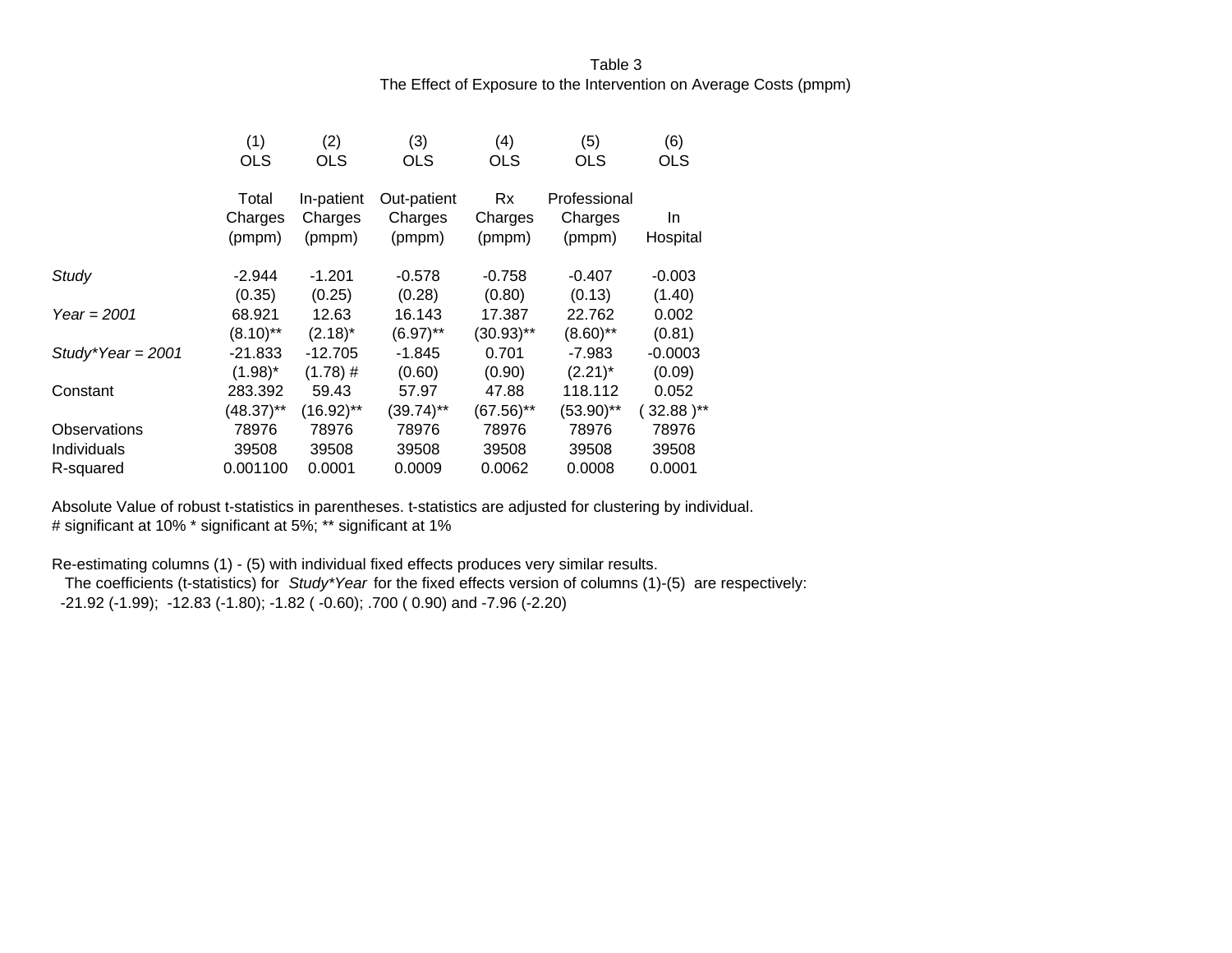#### Table 4

## Exposure to Technology Reduces Costs at the Far-Right Tail of the Distribution of Costs

|                     | (1)         | (2)                   | (13)        |
|---------------------|-------------|-----------------------|-------------|
|                     |             | Quantile regressions  |             |
|                     | Median      | 90th %tile 99th %tile |             |
|                     | Total       | Total                 | Total       |
|                     | Charges     | Charges               | Charges     |
|                     | (pmpm)      | (pmpm)                | (pmpm)      |
| Study               | $-0.541$    | $-20.942$             | 158.436     |
|                     | (0.36)      | (1.31)                | (0.74)      |
| Year = $2001$       | 13.910      | 166.308               | 962.548     |
|                     | $(7.16)$ ** | $(9.07)$ **           | $(3.49)$ ** |
| Study*Year = $2001$ | 0.561       | $-26.512$             | -658.612    |
|                     | (0.20)      | (1.06)                | $(1.85)$ #  |
| Constant            | 86.47083    | 636.9142              | 3189.613    |
|                     | (77.92)     | (54.00)               | (19.50)     |
| Observations        | 78976       | 78976                 | 78976       |
| Individuals         | 39508       | 39508                 | 39508       |
| R-squared           | 0.0005      | 0.0032                | 0.0037      |

Quantile regressions estimated for the median, 90th and 99th percentiles respectively.

The standard errors for these regressions were bootstrapped with 1000 repetitions

The R-squared for the quantile regressions are pseudo R-squared.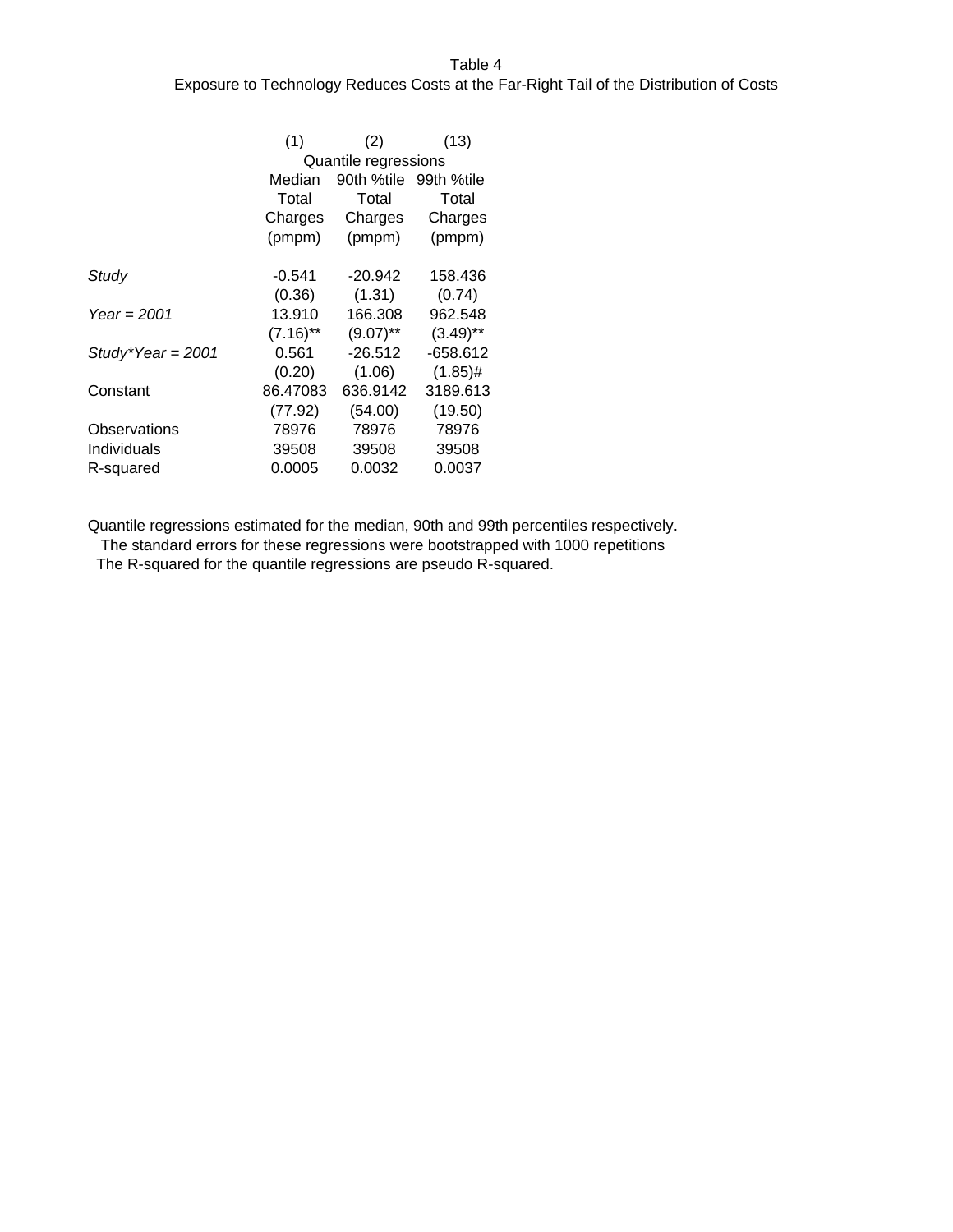Table 5

#### Charges in the Study and Control Groups After the Care Engine was Rolled Out to Both Groups

|                     |                         |                         | Charges In 2002        |                        |                          |                        |                                       |
|---------------------|-------------------------|-------------------------|------------------------|------------------------|--------------------------|------------------------|---------------------------------------|
|                     | (1)                     | (2)                     | (3)                    | (4)                    | (5)                      | (6)                    | (7)<br>Quantile<br>Regression<br>99th |
|                     | <b>OLS</b>              | <b>OLS</b>              | <b>OLS</b><br>Out-     | <b>OLS</b>             | <b>OLS</b><br>Profession | Probit                 | percentile                            |
|                     | Total                   | In-patient              | patient                | <b>Rx</b>              | al                       |                        | Total                                 |
|                     | Charges                 | Charges                 | Charges                | Charges                | Charges                  |                        | Charges                               |
|                     | (pmpm)                  | (pmpm)                  | (pmpm)                 | (pmpm)                 | (pmpm)                   | In Hospital            | (pmpm)                                |
| Study               | $-8.528$<br>(0.78)      | $-5.796$<br>(0.86)      | 2.416<br>(0.89)        | $-1.783$<br>(1.29)     | $-3.365$<br>(0.90)       | $-0.005$<br>$(2.27)^*$ | $-238.91$<br>(1.07)                   |
| Constant            | 338.544<br>$(41.94)$ ** | 70.051<br>$(13.89)$ **  | 65.342<br>$(33.61)$ ** | 65.258<br>$(62.98)$ ** | 137.891<br>$(49.50)$ **  |                        | 3948.585                              |
| <b>Observations</b> | 38056                   | 38056                   | 38056                  | 38056                  | 38056                    | 38056                  | $(25.23)$ **<br>38056                 |
| $R^2$               | 0                       | $\Omega$                | $\Omega$               | $\Omega$               | $\Omega$                 | 0.0004                 |                                       |
|                     |                         |                         | Charges in 2003        |                        |                          |                        |                                       |
|                     |                         |                         |                        |                        |                          |                        | Quantile<br>Regression<br>99th        |
|                     | <b>OLS</b>              | <b>OLS</b>              | <b>OLS</b><br>Out-     | <b>OLS</b>             | <b>OLS</b><br>Profession | Probit                 | percentile                            |
|                     | Total                   | In-patient              | patient                | <b>Rx</b>              | al                       |                        | Total                                 |
|                     | Charges                 | Charges                 | Charges                | Charges                | Charges                  |                        | Charges                               |
|                     | (pmpm)                  | (pmpm)                  | (pmpm)                 | (pmpm)                 | (pmpm)                   | In Hospital            | (pmpm)                                |
| Study               | 15.574<br>(0.94)        | 14.072<br>(1.45)        | 0.589<br>(0.12)        | 2.273<br>(1.17)        | $-1.36$<br>(0.24)        | 0.001<br>(0.22)        | $-184.170$<br>(0.39)                  |
| Constant            | 379.225                 | 78.716                  | 88.1                   | 50.632                 | 161.776                  |                        | 5214.387                              |
|                     | $(37.25)$ **            | $(14.55)$ <sup>**</sup> | $(25.85)$ **           | $(39.57)$ **           | $(43.77)$ **             |                        | $(16.03)$ <sup>**</sup>               |
| Observations        | 27288                   | 27288                   | 27288                  | 27288                  | 27288                    | 27288                  | 27288                                 |
| $R^2$               | 0                       | 0                       | 0                      | 0                      | 0                        | $\mathbf 0$            | 0                                     |

Robust t statistics in parentheses in columns (1)-(5) and (7). Column (6) presents z statstics. The standard errors for the quantil regressions were calculated by bootstrapping.

The  $R^2$  statistics in columns (6) and (7) are pseudo  $R^2$ .

\* significant at 5%; \*\* significant at 1%

The experiment concluded at the end of December 2001, but the "care engine" remained on for two months At the end of February, the entire system was "turned off" and in June the system was rolled out to all members. Panel A compares charges in the study and control group over the year 2002 and Panel B compares these groups in 2003.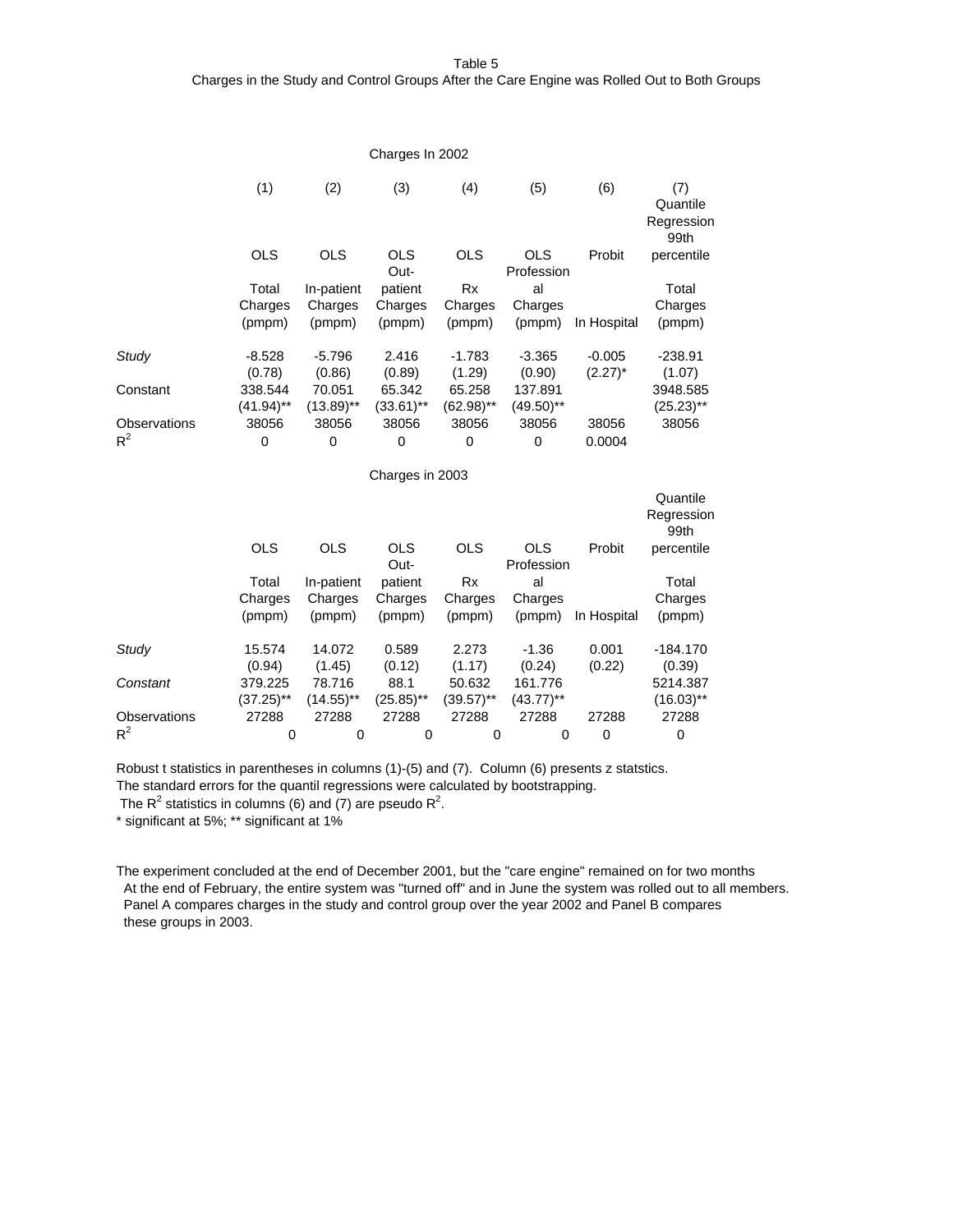#### Table 6

# The Effect of the Experiment on Resolution Rates and the Probability of Recieving any Care Consideration

| (4)      | (3)                   | (2)                   |                       |                              |
|----------|-----------------------|-----------------------|-----------------------|------------------------------|
| Probit   | Probit                | Probit                | Probit                |                              |
|          | Successful            | Successful            | Successful            |                              |
|          | <b>Resolution Any</b> | <b>Resolution Any</b> | <b>Resolution Any</b> |                              |
| Any CCs  | "Stop a Drug" CC      | "Do a Test" CC        | "Add A Drug" CC       |                              |
| [0.061]  |                       | [0.31]                | [0.18]                |                              |
| $-0.011$ | $-0.060$              | 0.058                 | 0.086                 | Study                        |
| (4.94)** | (1.53)                | $(2.24)^*$            | $(2.51)^*$            |                              |
| 39508    | 592                   | 1354                  | 601                   | Observations (only for 2001) |
|          |                       |                       |                       |                              |

Robust z statistics in parentheses. [ ] is mean of dep. var. in the control group in 2001 \* significant at 5%; \*\* significant at 1%

Probits in column (1) are estimated for all members who received at least one "add a drug" CC in 2001 Probits in columns (2) and (3) are for "Do a Test" CCs and "Receive Any CC" respectively.

 Coefficients are expressed as "derivatives. Thus 0.18 of the control group who received an "add a drug" CC in 2001, had a successful resolution of an 'Add a Drug" CC. The resolution rate in the study group was 8.6 percentage points higher or 0.266.

The lower incidence of *Receive Any CCs"* in the study group are nearly identical if we reestimate (4) as a linear probability model with member or with physician fixed effects.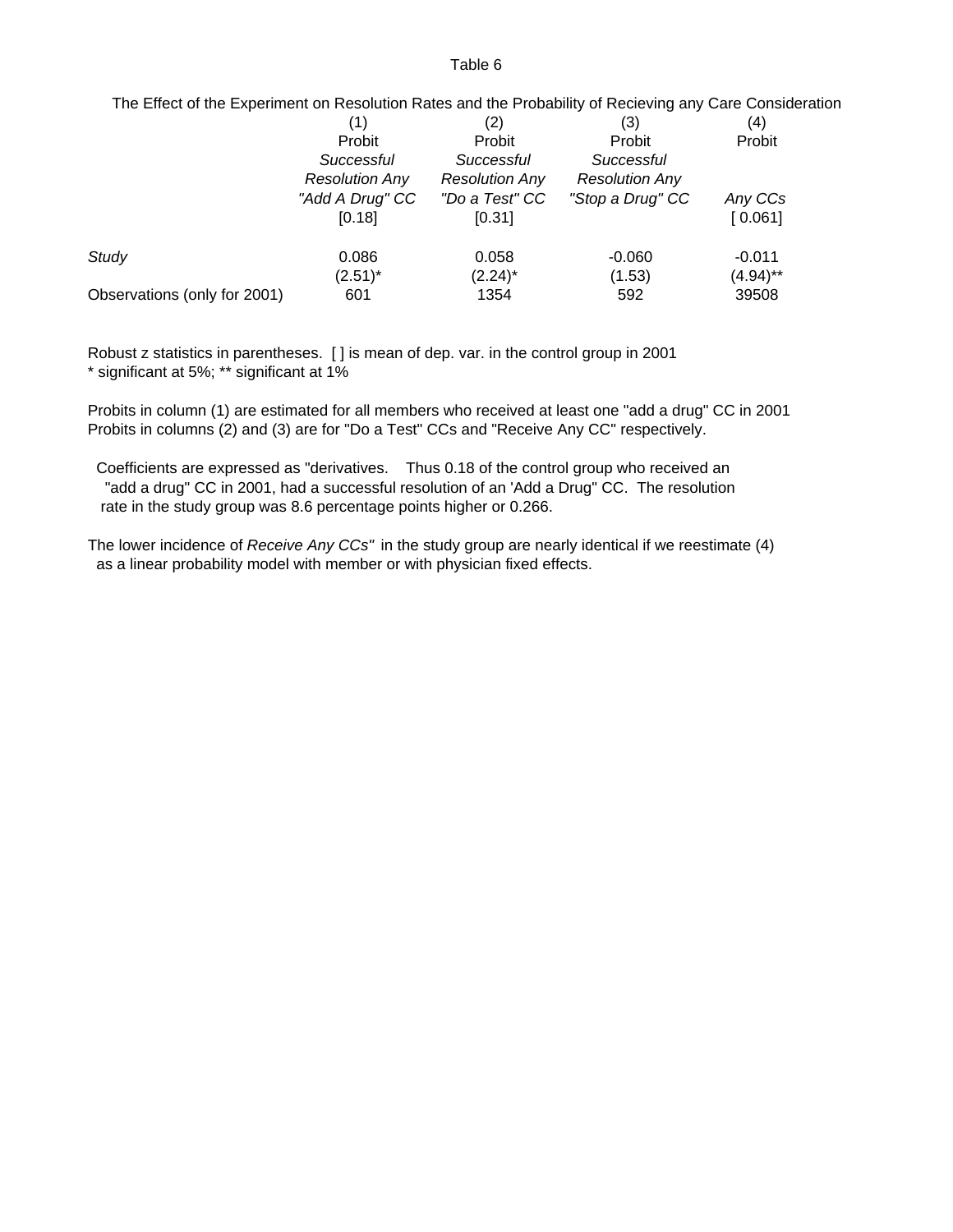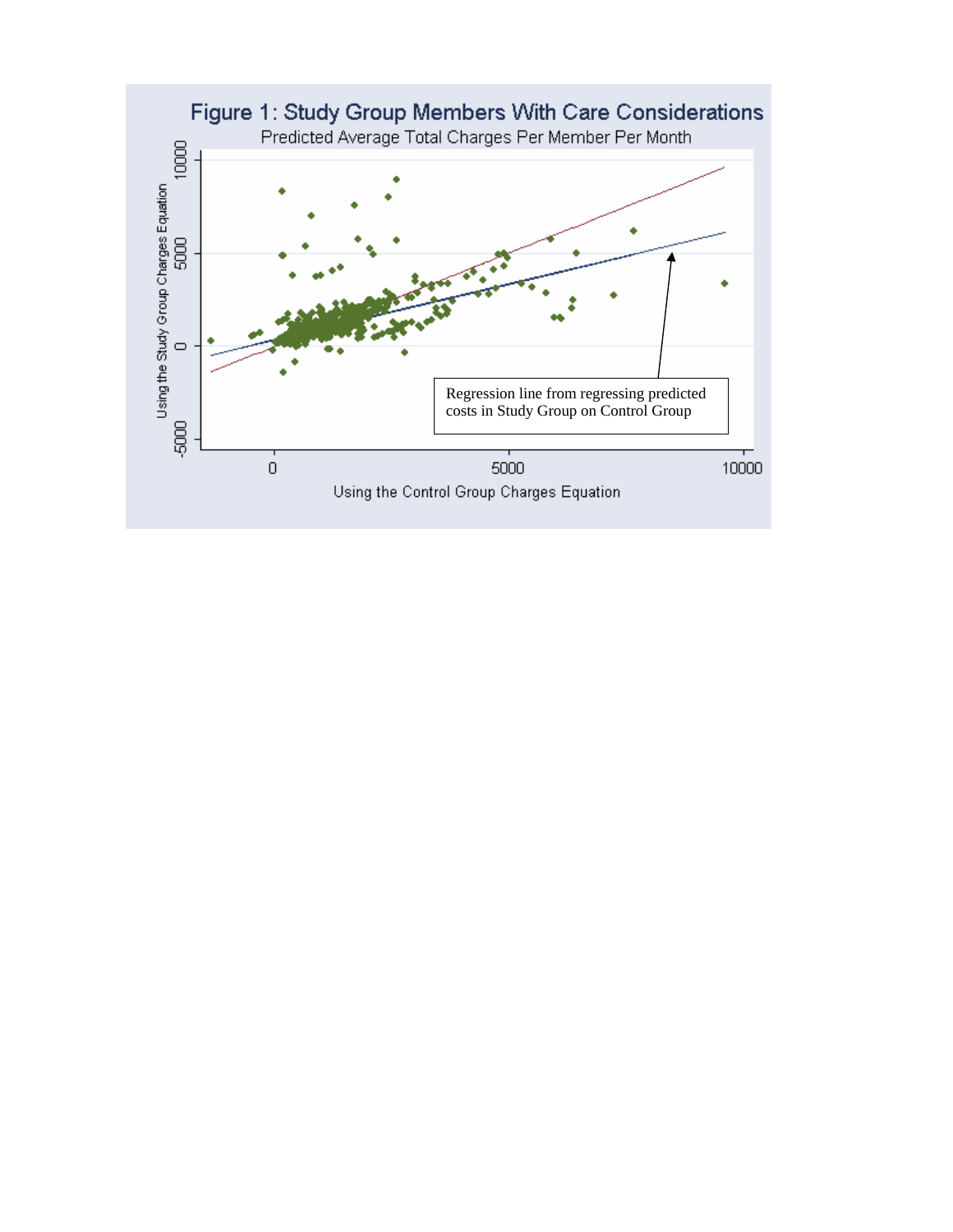## References

- ATHEY, S. AND S. STERN. "The Impact of Information Technology on Emergency Health Care Outcomes," Autumn 2002, *RAND Journal of Economics, Autumn* 33 (3), 2002, pp. 399-432.
- AUTOR, D. H., F. LEVY AND R. J. MURNANE. "Upstairs, Downstairs: Computers and Skills on Two Floors of a Large Bank," April 2002, *Industrial and Labor Relations Review* 55 (3), April, 2002, pp. 432-47.
- AUTOR, D. H., F. LEVY AND R. J. MURNANE. "The Skill Content of Recent Technological Change: An Empirical Exploration," November 2003, *Quarterly Journal of Economics* 118 (4), November, 2003, pp. 1279-1333.
- BARTEL, A., C. ICHNIOWSKI AND K. SHAW. "The Strategic Investment in Information Technologies and New Human Resource." NBER Summer Institute: Working Paper, July, 2004.
- BOHMER, R. "Complexity and Error in Medicine," *Harvard Business School Teaching Note* (9-699-024), November 6, 1998, p. 16.
- BRYNJOLFSSON, E. AND L. M. HITT. "Beyond Computation: Information Technology, Organizational Transformation and Business Performance," Fall 2000, *Journal of Economic Perspectives, Fall* 14 (4), 2000, pp. 23-48.
- CUTLER, D. M. *Your Money or Your Life: Strong Medicine for America's Health Care System*. Oxford, England: Oxford University Press, 2004.
- GAYNOR, M., J. B. REBITZER AND L. J. TAYLOR. "Physician Incentives in HMOs," *Journal of Political Economy* 112 (4), August, 2004.
- GERTLER, P. AND T. SIMCOE. "Disease Management: Using Standards and Information Technology to Improve Medical Care Productivity," *Working Paper*, March 2004.
- HUBBARD, T. N. "Information, Decisions, and Productivity: On-Board Computers and Capacity Utilization in Trucking," September 2003, *American Economic Review* 93 (4), September, 2003, pp. 1328-53.
- ICHNIOWSKI, C. AND K. SHAW. "Beyond Incentive Pay: Insiders' Estimates of the Value of Complementary Human Resource Management Practices," *Journal of Economic Perspectives* 17 (1), Winter, 2003, p. 155. American Economic Association.
- INSTITUTE OF MEDICINE COMMITTEE ON QUALITY OF HEALTH CARE IN AMERICA. *To Err is Human: Building a Safer Health System* (L. T. Kohn, J. M. Corrigan and M. S. Donaldson, eds.). Washington DC: National Academy Press, 2000.